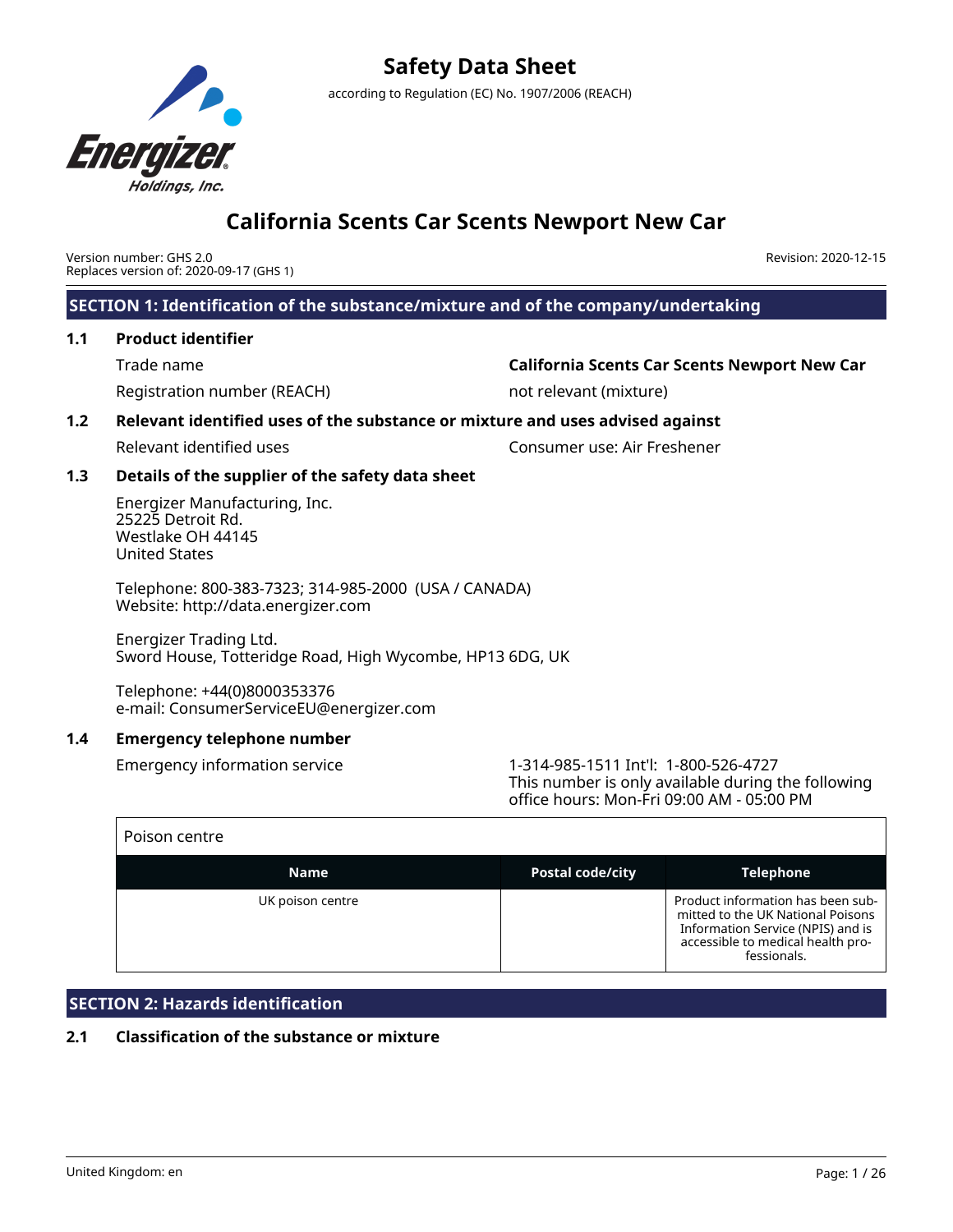

Version number: GHS 2.0 Replaces version of: 2020-09-17 (GHS 1) Revision: 2020-12-15

Classification according to Regulation (EC) No 1272/2008 (CLP)

| <b>Section</b> | <b>Hazard class</b>                                   | Category | <b>Hazard class and</b><br>category | <b>Hazard state-</b><br>ment |
|----------------|-------------------------------------------------------|----------|-------------------------------------|------------------------------|
| 3.2            | skin corrosion/irritation                             |          | Skin Irrit. 2                       | H315                         |
| 3.3            | serious eye damage/eye irritation                     |          | Eye Irrit. 2                        | H319                         |
| 3.4S           | skin sensitisation                                    |          | Skin Sens. 1                        | H317                         |
| 4.1C           | hazardous to the aquatic environment - chronic hazard | 3        | <b>Aquatic Chronic 3</b>            | H412                         |

For full text of abbreviations: see SECTION 16.

The most important adverse physicochemical, human health and environmental effects Spillage and fire water can cause pollution of watercourses.

## **2.2 Label elements**

Labelling according to Regulation (EC) No 1272/2008 (CLP)

- Signal word warning
- Pictograms

GHS07



- Hazard statements

| H315 | Causes skin irritation.                            |
|------|----------------------------------------------------|
| H317 | May cause an allergic skin reaction.               |
| H319 | Causes serious eye irritation.                     |
| H412 | Harmful to aquatic life with long lasting effects. |

- Precautionary statements

| P101           | If medical advice is needed, have product container or label at hand.                                                               |
|----------------|-------------------------------------------------------------------------------------------------------------------------------------|
| P102           | Keep out of reach of children.                                                                                                      |
| P264           | Wash hands thoroughly after handling.                                                                                               |
| P302+P352      | IF ON SKIN: Wash with plenty of water.                                                                                              |
| P305+P351+P338 | IF IN EYES: Rinse cautiously with water for several minutes. Remove contact lenses, if present<br>and easy to do. Continue rinsing. |
| P333+P313      | If skin irritation or rash occurs: Get medical advice/attention.                                                                    |
| P337+P313      | If eye irritation persists: Get medical advice/attention.                                                                           |
| P501           | Dispose of contents/container in accordance with national regulations.                                                              |
|                |                                                                                                                                     |

2.2.1.7- Hazardous ingredients for labelling Linalool, Linalyl acetate, Hydroxycitronellal, Isocyclocitral

- Labelling of packages where the contents do not exceed 125 ml
- Signal word warning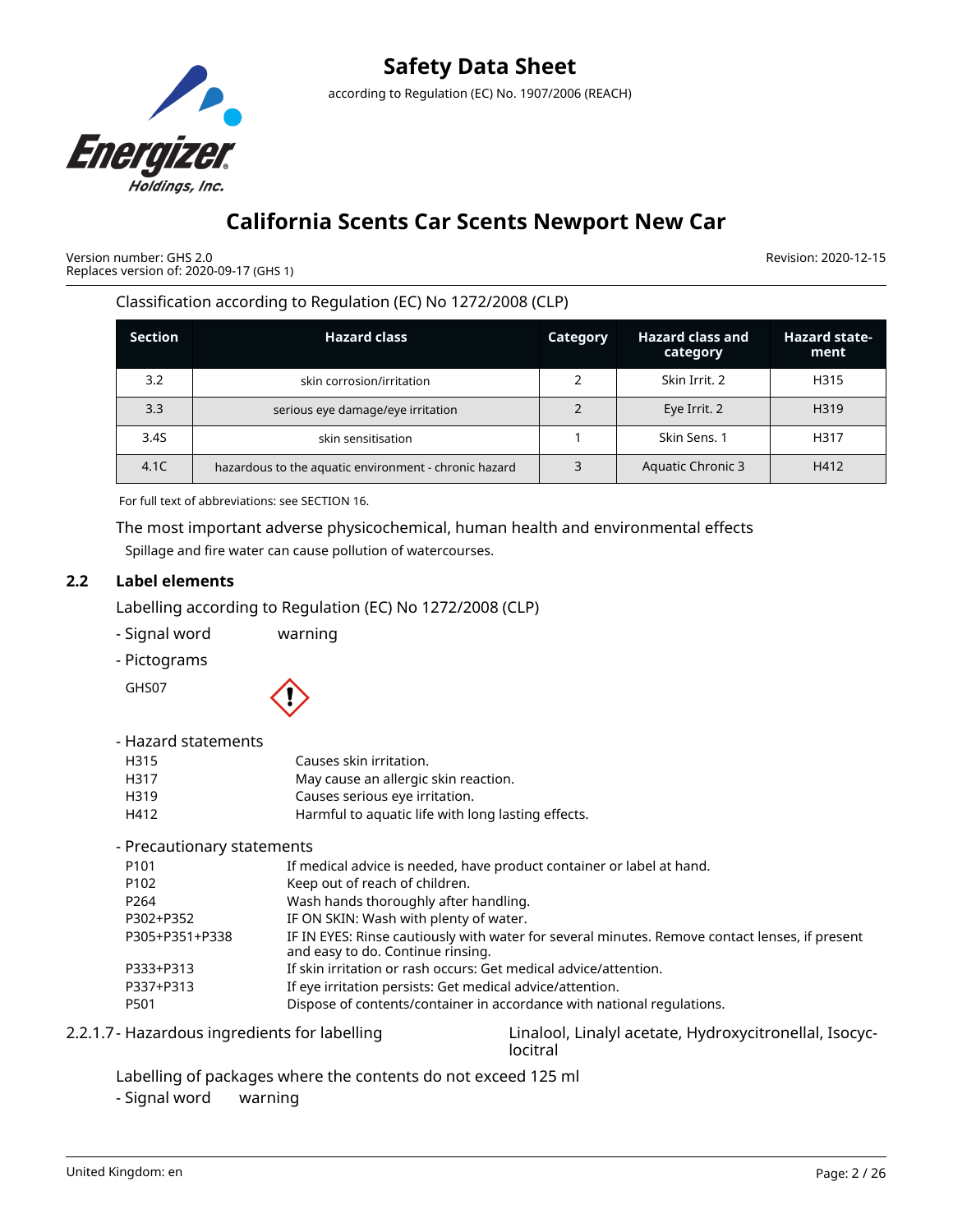

## **California Scents Car Scents Newport New Car**

Version number: GHS 2.0 Replaces version of: 2020-09-17 (GHS 1)

> - Hazard pictogram(s) Warning. GHS07



- Hazard statements

| H317 | May cause an allergic skin reaction.               |
|------|----------------------------------------------------|
| H412 | Harmful to aquatic life with long lasting effects. |

- Precautionary statements

| $C$ ontoinc | Linaleel Linaly acetate Hydromicitropollal Icogridacitral              |
|-------------|------------------------------------------------------------------------|
| P501        | Dispose of contents/container in accordance with national regulations. |
| P333+P313   | If skin irritation or rash occurs: Get medical advice/attention.       |
| P302+P352   | IF ON SKIN: Wash with plenty of water.                                 |
| P102        | Keep out of reach of children.                                         |
| P101        | If medical advice is needed, have product container or label at hand.  |
|             |                                                                        |

- Contains Linalool, Linalyl acetate, Hydroxycitronellal, Isocyclocitral

## **2.3 Other hazards**

## Results of PBT and vPvB assessment

This mixture does not contain any substances that are assessed to be a PBT or a vPvB.

## **SECTION 3: Composition/information on ingredients**

## **3.1 Substances**

Not relevant (mixture)

## **3.2 Mixtures**

Description of the mixture

| <b>Name of substance</b> | <b>CAS No</b>         | Wt%       | <b>Classification acc. to GHS</b>                                          | <b>Pictograms</b> |
|--------------------------|-----------------------|-----------|----------------------------------------------------------------------------|-------------------|
| Linalool                 | 78-70-6               | $10 - 25$ | Skin Irrit. 2 / H315<br>Eye Irrit. 2 / H319<br>Skin Sens, 1B / H317        |                   |
| Linalyl acetate          | 115-95-7              | $5 - 10$  | <b>Skin Irrit. 2 / H315</b><br>Eye Irrit. 2 / H319<br>Skin Sens, 1B / H317 |                   |
| Hexamethylindanopyran    | 1222-05-5             | $1 - 5$   | Aquatic Chronic 1 / H410                                                   |                   |
| Hydroxycitronellal       | 107-75-5              | $1 - 5$   | Eye Irrit. 2 / H319<br>Skin Sens, 1B / H317                                |                   |
| Citronellol              | 106-22-9<br>7540-51-4 | $1 - 5$   | Skin Irrit. 2 / H315<br>Eye Irrit. 2 / H319<br>Skin Sens, 1B / H317        |                   |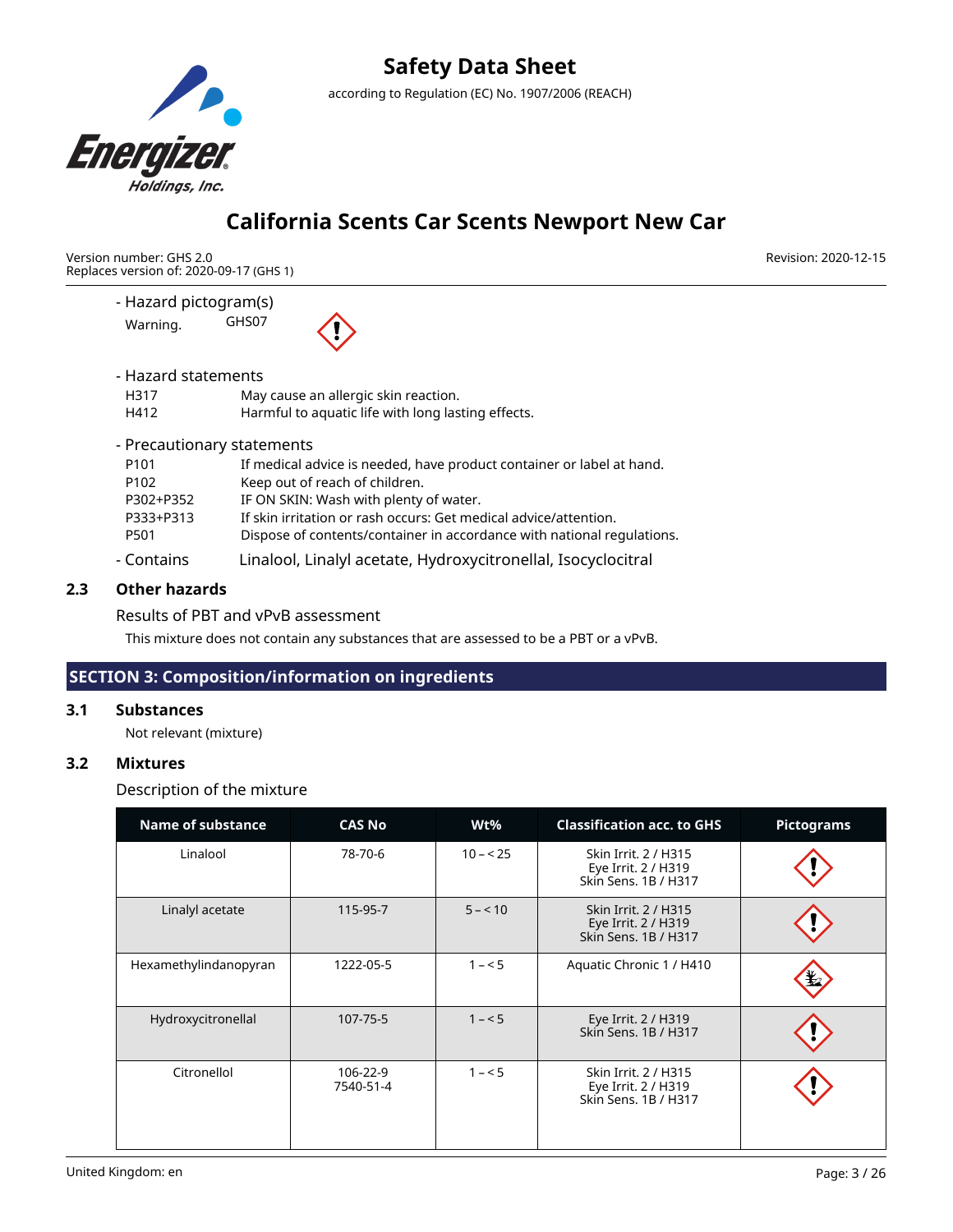

Version number: GHS 2.0 Replaces version of: 2020-09-17 (GHS 1) Revision: 2020-12-15

| Name of substance                             | <b>CAS No</b> | $Wt\%$  | <b>Classification acc. to GHS</b>                                                              | <b>Pictograms</b> |
|-----------------------------------------------|---------------|---------|------------------------------------------------------------------------------------------------|-------------------|
| Isocyclocitral                                | 1335-66-6     | $1 - 5$ | Skin Irrit. 2 / H315<br>Eye Irrit. 2 / H319<br>Skin Sens. 1 / H317<br>Aquatic Chronic 3 / H412 |                   |
| Cyclamal                                      | 103-95-7      | < 1     | Skin Irrit. 2 / H315<br>Skin Sens. 1B / H317<br>Aquatic Chronic 3 / H412                       |                   |
| 2,4-dimethylcyclohex-3-<br>ene-1-carbaldehyde | 68039-49-6    | < 1     | Skin Irrit. 2 / H315<br>Skin Sens. 1 / H317<br>Aquatic Chronic 2 / H411                        |                   |
| Fir needle oil, Canadian                      | 8021-28-1     | < 1     | Flam. Liq. 3 / H226<br>Skin Sens. 1 / H317<br>Asp. Tox. 1 / H304<br>Aquatic Chronic 2 / H411   |                   |

For full text of abbreviations: see SECTION 16.

## **SECTION 4: First aid measures**

### **4.1 Description of first aid measures**

#### General notes

Do not leave affected person unattended. Remove victim out of the danger area. Keep affected person warm, still and covered. Take off immediately all contaminated clothing. In all cases of doubt, or when symptoms persist, seek medical advice. In case of unconsciousness place person in the recovery position. Never give anything by mouth.

#### Following inhalation

If breathing is irregular or stopped, immediately seek medical assistance and start first aid actions. In case of respiratory tract irritation, consult a physician. Provide fresh air.

#### Following skin contact

Wash with plenty of soap and water.

#### Following eye contact

Remove contact lenses, if present and easy to do. Continue rinsing. Irrigate copiously with clean, fresh water for at least 10 minutes, holding the eyelids apart.

#### Following ingestion

Rinse mouth with water (only if the person is conscious). Do NOT induce vomiting.

### **4.2 Most important symptoms and effects, both acute and delayed**

Symptoms and effects are not known to date.

### **4.3 Indication of any immediate medical attention and special treatment needed**

none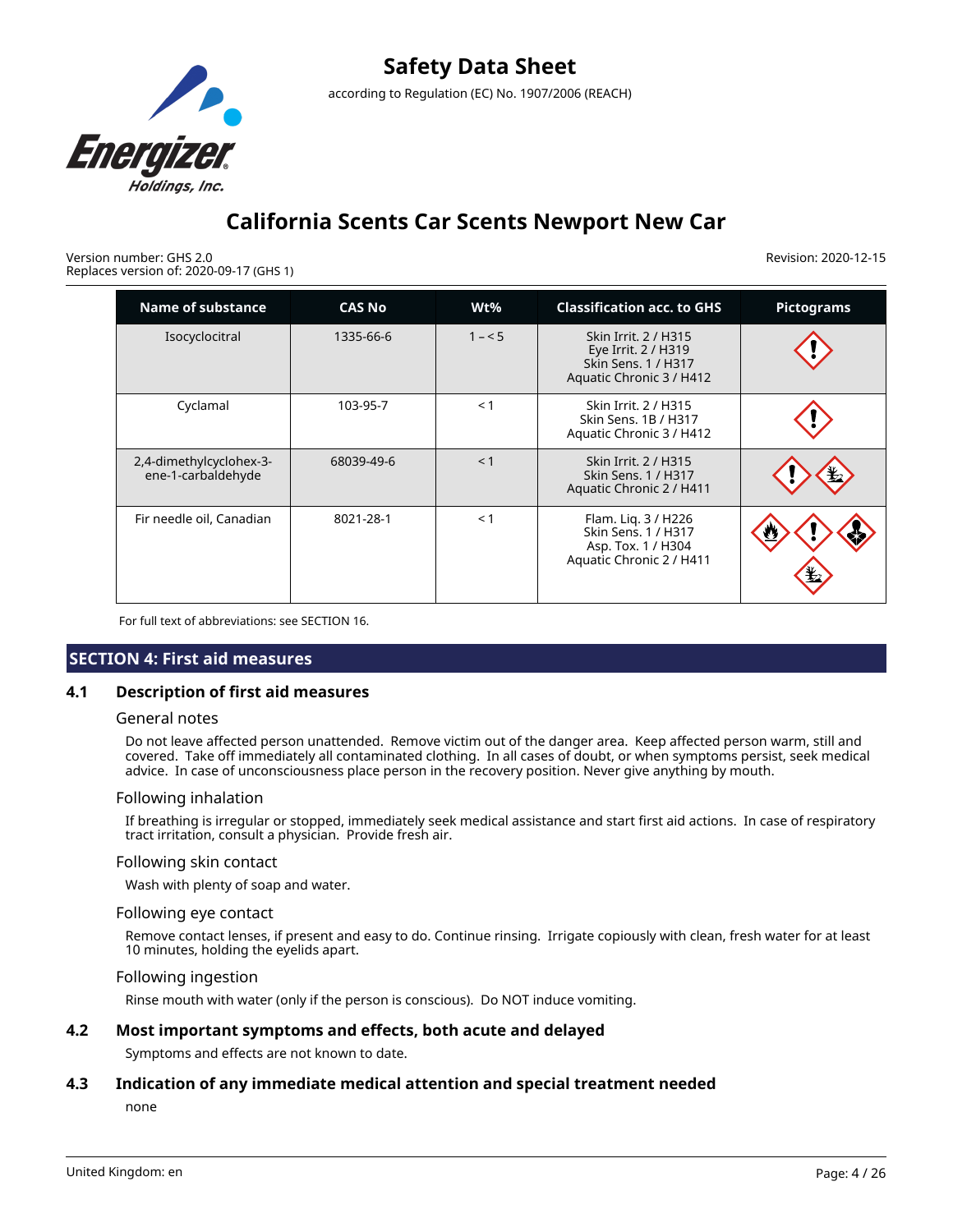

Version number: GHS 2.0 Replaces version of: 2020-09-17 (GHS 1) Revision: 2020-12-15

## **SECTION 5: Firefighting measures**

### **5.1 Extinguishing media**

Suitable extinguishing media

Water spray, BC-powder, Carbon dioxide (CO2)

Unsuitable extinguishing media

Water jet

### **5.2 Special hazards arising from the substance or mixture**

Hazardous combustion products

Carbon monoxide (CO), Carbon dioxide (CO2)

### **5.3 Advice for firefighters**

In case of fire and/or explosion do not breathe fumes. Co-ordinate firefighting measures to the fire surroundings. Do not allow firefighting water to enter drains or water courses. Collect contaminated firefighting water separately. Fight fire with normal precautions from a reasonable distance.

### **SECTION 6: Accidental release measures**

### **6.1 Personal precautions, protective equipment and emergency procedures**

For non-emergency personnel

Remove persons to safety.

For emergency responders

Wear breathing apparatus if exposed to vapours/dust/spray/gases.

#### **6.2 Environmental precautions**

Keep away from drains, surface and ground water. Retain contaminated washing water and dispose of it.

### **6.3 Methods and material for containment and cleaning up**

Advice on how to contain a spill

Covering of drains

#### Advice on how to clean up a spill

Wipe up with absorbent material (e.g. cloth, fleece). Collect spillage: sawdust, kieselgur (diatomite), sand, universal binder

#### Appropriate containment techniques

Use of adsorbent materials.

### Other information relating to spills and releases

Place in appropriate containers for disposal. Ventilate affected area.

#### **6.4 Reference to other sections**

Hazardous combustion products: see section 5. Personal protective equipment: see section 8. Incompatible materials: see section 10. Disposal considerations: see section 13.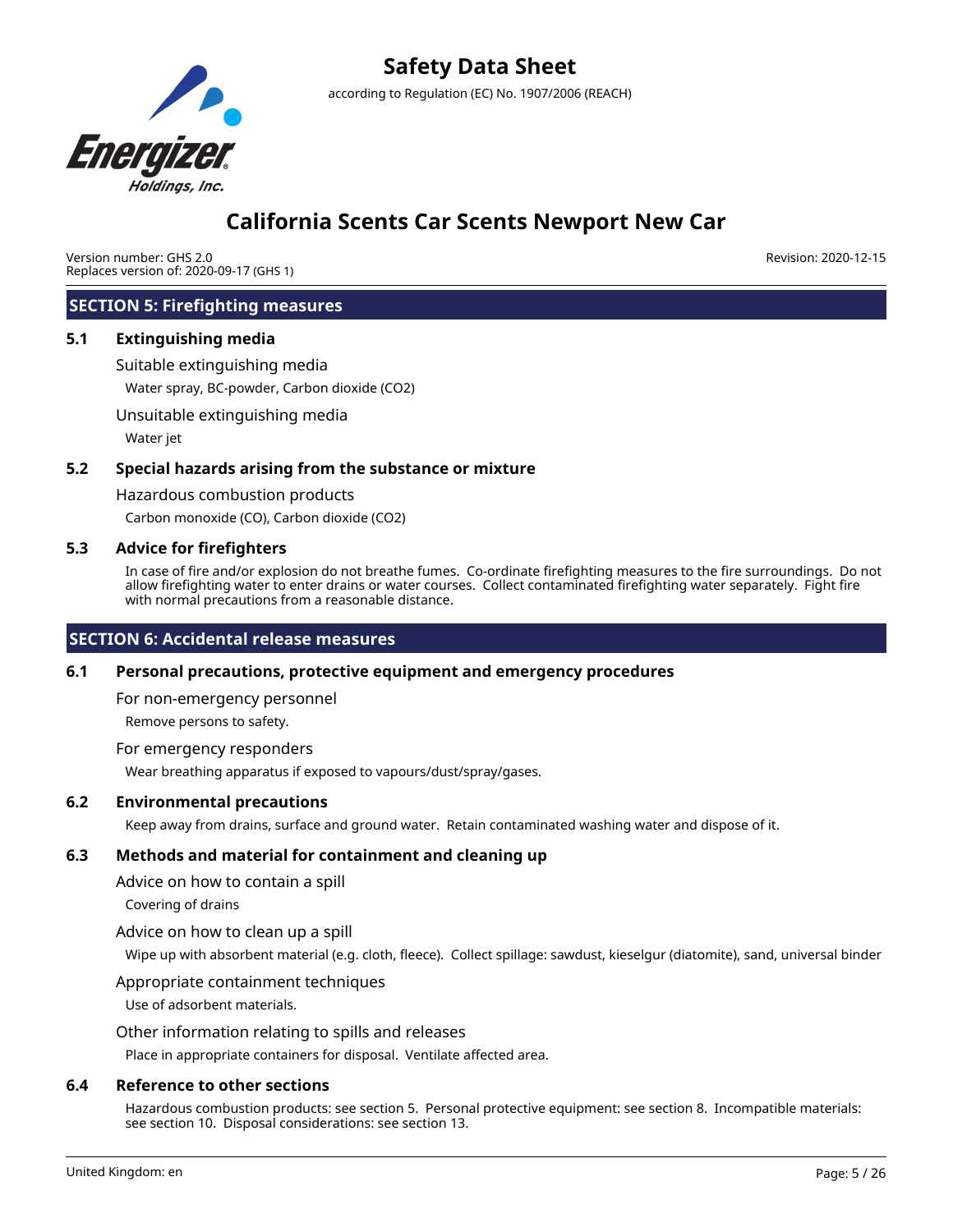

## **California Scents Car Scents Newport New Car**

Version number: GHS 2.0 Replaces version of: 2020-09-17 (GHS 1) Revision: 2020-12-15

## **SECTION 7: Handling and storage**

### **7.1 Precautions for safe handling**

#### Recommendations

- Measures to prevent fire as well as aerosol and dust generation

Use local and general ventilation. Use only in well-ventilated areas.

#### Advice on general occupational hygiene

Wash hands after use. Do not eat, drink and smoke in work areas. Remove contaminated clothing and protective equipment before entering eating areas. Never keep food or drink in the vicinity of chemicals. Never place chemicals in containers that are normally used for food or drink. Keep away from food, drink and animal feedingstuffs.

### **7.2 Conditions for safe storage, including any incompatibilities**

### **7.3 Specific end use(s)**

See section 16 for a general overview.

## **SECTION 8: Exposure controls/personal protection**

### **8.1 Control parameters**

Occupational exposure limit values (Workplace Exposure Limits)

| Coun<br>try | Name of agent | <b>CAS No</b> | Iden-<br>tifier | <b>TWA</b><br>[ppm] | <b>TWA</b><br>[mg/<br>m <sup>3</sup> | <b>STEL</b><br>[ppm] | <b>STEL</b><br>[mg]<br>m <sup>3</sup> | Ceil-<br>ing-C<br>[ppm] | Ceil-<br>ing-C<br>[mg/<br>m <sup>3</sup> | <b>Nota</b><br>tion | Sourc<br>e    |
|-------------|---------------|---------------|-----------------|---------------------|--------------------------------------|----------------------|---------------------------------------|-------------------------|------------------------------------------|---------------------|---------------|
| GB          | cellulose     | 9004-34-<br>b | WEL             |                     | 10                                   |                      | 20                                    |                         |                                          |                     | EH40/<br>2005 |
| <b>GB</b>   | cellulose     | 9004-34-<br>6 | <b>WEL</b>      |                     | 4                                    |                      |                                       |                         |                                          |                     | EH40/<br>2005 |

Notation

Ceiling-C ceiling value is a limit value above which exposure should not occur

inhalable fraction

r respirable fraction<br>STEL short-term exposu short-term exposure limit: a limit value above which exposure should not occur and which is related to a 15-minute period (unless otherwise specified)

TWA time-weighted average (long-term exposure limit): measured or calculated in relation to a reference period of 8 hours timeweighted average (unless otherwise specified)

| Relevant DNELs of components of the mixture |               |               |                           |                                                   |                   |                               |  |  |
|---------------------------------------------|---------------|---------------|---------------------------|---------------------------------------------------|-------------------|-------------------------------|--|--|
| Name of sub-<br>stance                      | <b>CAS No</b> | End-<br>point | <b>Threshold</b><br>level | <b>Protection goal,</b><br>route of expos-<br>ure | Used in           | <b>Exposure time</b>          |  |  |
| Linalool                                    | 78-70-6       | <b>DNEL</b>   | $2.8 \,\mathrm{mg/m^3}$   | human, inhalatory                                 | worker (industry) | chronic - systemic<br>effects |  |  |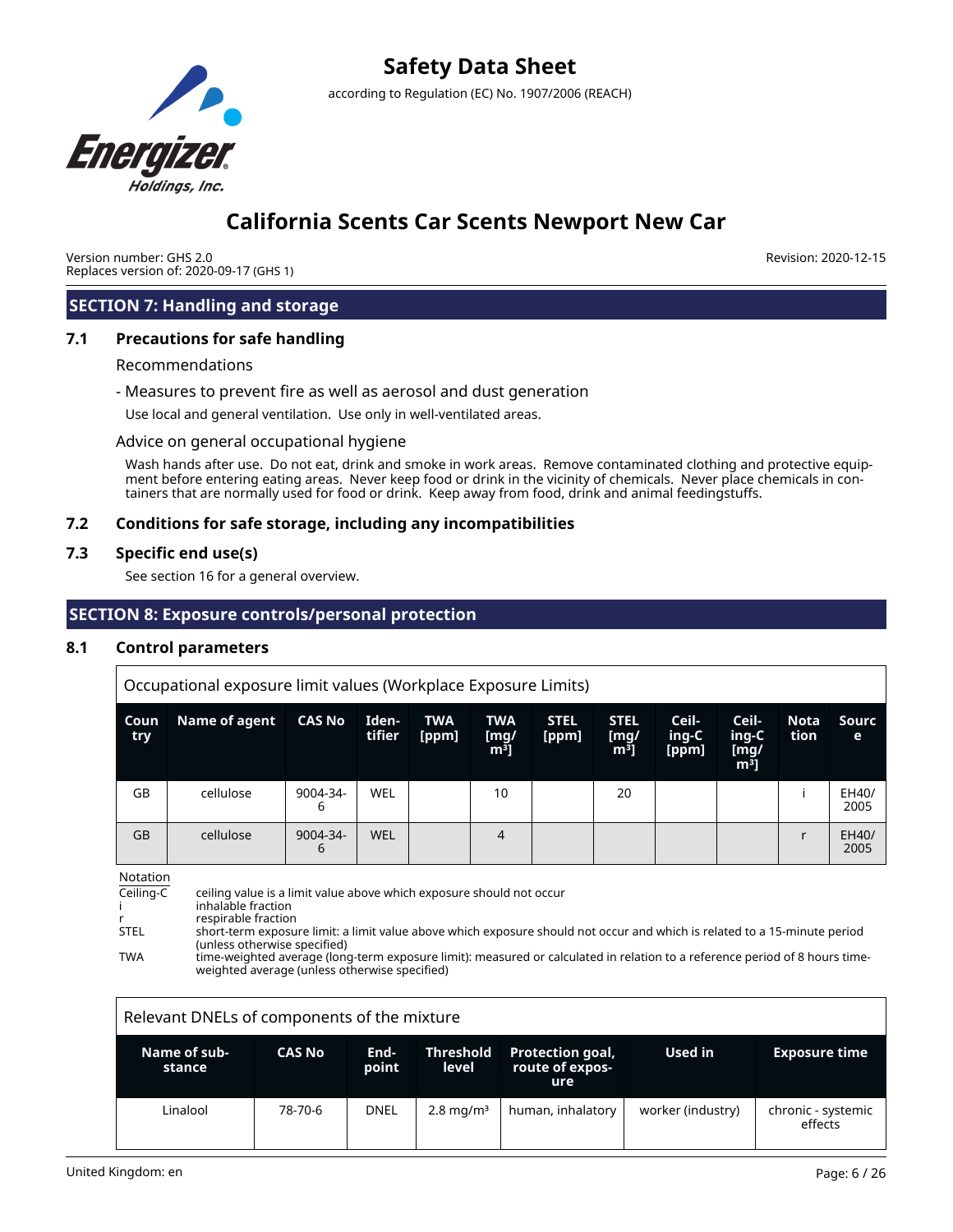

Version number: GHS 2.0 Replaces version of: 2020-09-17 (GHS 1)

|                            | Relevant DNELs of components of the mixture |               |                              |                                            |                   |                               |  |  |  |
|----------------------------|---------------------------------------------|---------------|------------------------------|--------------------------------------------|-------------------|-------------------------------|--|--|--|
| Name of sub-<br>stance     | <b>CAS No</b>                               | End-<br>point | <b>Threshold</b><br>level    | Protection goal,<br>route of expos-<br>ure | <b>Used in</b>    | <b>Exposure time</b>          |  |  |  |
| Linalool                   | 78-70-6                                     | <b>DNEL</b>   | 16.5 mg/ $m3$                | human, inhalatory                          | worker (industry) | acute - systemic ef-<br>fects |  |  |  |
| Linalool                   | 78-70-6                                     | <b>DNEL</b>   | 2.5 mg/kg<br>bw/day          | human, dermal                              | worker (industry) | chronic - systemic<br>effects |  |  |  |
| Linalool                   | 78-70-6                                     | <b>DNEL</b>   | 5 mg/kg<br>bw/day            | human, dermal                              | worker (industry) | acute - systemic ef-<br>fects |  |  |  |
| Linalyl acetate            | 115-95-7                                    | <b>DNEL</b>   | $2.75$ mg/m <sup>3</sup>     | human, inhalatory                          | worker (industry) | chronic - systemic<br>effects |  |  |  |
| Linalyl acetate            | 115-95-7                                    | <b>DNEL</b>   | 2.5 mg/kg<br>bw/day          | human, dermal                              | worker (industry) | chronic - systemic<br>effects |  |  |  |
| Linalyl acetate            | 115-95-7                                    | <b>DNEL</b>   | 236.2 µg/<br>cm <sup>2</sup> | human, dermal                              | worker (industry) | chronic - local ef-<br>fects  |  |  |  |
| Linalyl acetate            | 115-95-7                                    | <b>DNEL</b>   | 236.2 µg/<br>cm <sup>2</sup> | human, dermal                              | worker (industry) | acute - local effects         |  |  |  |
| Hydroxycitronellal         | 107-75-5                                    | <b>DNEL</b>   | $18$ mg/m <sup>3</sup>       | human, inhalatory                          | worker (industry) | chronic - systemic<br>effects |  |  |  |
| Hydroxycitronellal         | 107-75-5                                    | <b>DNEL</b>   | $1.9$ mg/kg<br>bw/day        | human, dermal                              | worker (industry) | chronic - systemic<br>effects |  |  |  |
| Hydroxycitronellal         | 107-75-5                                    | <b>DNEL</b>   | 500 $\mu$ g/cm <sup>2</sup>  | human, dermal                              | worker (industry) | acute - local effects         |  |  |  |
| Hexamethylindan-<br>opyran | 1222-05-5                                   | <b>DNEL</b>   | $22 \text{ mg/m}^3$          | human, inhalatory                          | worker (industry) | chronic - systemic<br>effects |  |  |  |
| Hexamethylindan-<br>opyran | 1222-05-5                                   | <b>DNEL</b>   | 60 mg/kg<br>bw/day           | human, dermal                              | worker (industry) | chronic - systemic<br>effects |  |  |  |
| Citronellol                | 106-22-9<br>7540-51-4                       | <b>DNEL</b>   | 161.6 mg/<br>m <sup>3</sup>  | human, inhalatory                          | worker (industry) | chronic - systemic<br>effects |  |  |  |
| Citronellol                | 106-22-9<br>7540-51-4                       | <b>DNEL</b>   | $10 \text{ mg/m}^3$          | human, inhalatory                          | worker (industry) | chronic - local ef-<br>fects  |  |  |  |
| Citronellol                | 106-22-9<br>7540-51-4                       | <b>DNEL</b>   | $10$ mg/m <sup>3</sup>       | human, inhalatory                          | worker (industry) | acute - local effects         |  |  |  |
| Citronellol                | 106-22-9<br>7540-51-4                       | <b>DNEL</b>   | 327.4 mg/<br>kg bw/day       | human, dermal                              | worker (industry) | chronic - systemic<br>effects |  |  |  |
| Citronellol                | 106-22-9<br>7540-51-4                       | <b>DNEL</b>   | 2,950 µg/<br>cm <sup>2</sup> | human, dermal                              | worker (industry) | acute - local effects         |  |  |  |
| Cyclamal                   | 103-95-7                                    | <b>DNEL</b>   | 5.83 mg/m <sup>3</sup>       | human, inhalatory                          | worker (industry) | chronic - systemic<br>effects |  |  |  |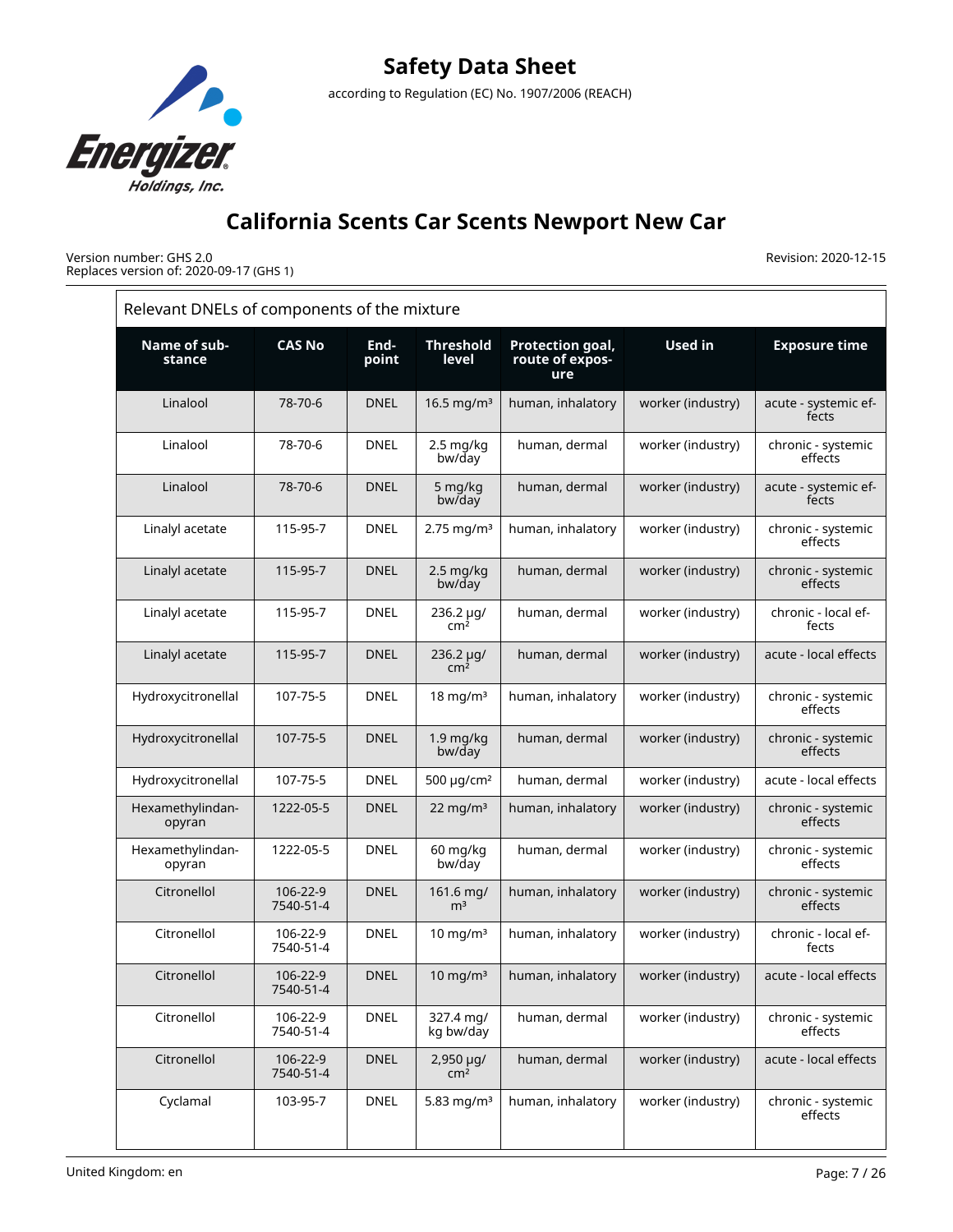

Version number: GHS 2.0 Replaces version of: 2020-09-17 (GHS 1)

|                                             | Relevant DNELs of components of the mixture |               |                                 |                                                   |                                     |                                 |  |  |  |  |
|---------------------------------------------|---------------------------------------------|---------------|---------------------------------|---------------------------------------------------|-------------------------------------|---------------------------------|--|--|--|--|
| Name of sub-<br>stance                      | <b>CAS No</b>                               | End-<br>point | <b>Threshold</b><br>level       | <b>Protection goal,</b><br>route of expos-<br>ure | <b>Used in</b>                      | <b>Exposure time</b>            |  |  |  |  |
| Cyclamal                                    | 103-95-7                                    | <b>DNEL</b>   | 1.67 mg/kg<br>bw/day            | human, dermal                                     | worker (industry)                   | chronic - systemic<br>effects   |  |  |  |  |
| Cyclamal                                    | 103-95-7                                    | <b>DNEL</b>   | $7.43 \mu q$<br>cm <sup>2</sup> | human, dermal                                     | worker (industry)                   | chronic - local ef-<br>fects    |  |  |  |  |
| Relevant PNECs of components of the mixture |                                             |               |                                 |                                                   |                                     |                                 |  |  |  |  |
| Name of sub-<br>stance                      | <b>CAS No</b>                               | End-<br>point | <b>Threshold</b><br>level       | Organism                                          | <b>Environmental</b><br>compartment | <b>Exposure time</b>            |  |  |  |  |
| Linalool                                    | 78-70-6                                     | <b>PNEC</b>   | 7.8 $mg/kq$                     | aquatic organ-<br>isms                            | water                               | short-term (single<br>instance) |  |  |  |  |
| Linalool                                    | 78-70-6                                     | <b>PNEC</b>   | $2 \frac{mg}{l}$                | aquatic organ-<br>isms                            | water                               | intermittent re-<br>lease       |  |  |  |  |
| Linalool                                    | 78-70-6                                     | <b>PNEC</b>   | $0.2 \frac{mg}{l}$              | aquatic organ-<br>isms                            | freshwater                          | short-term (single<br>instance) |  |  |  |  |
| Linalool                                    | 78-70-6                                     | <b>PNEC</b>   | $0.02 \frac{mg}{l}$             | aquatic organ-<br>isms                            | marine water                        | short-term (single<br>instance) |  |  |  |  |
| Linalool                                    | 78-70-6                                     | <b>PNEC</b>   | $10^{mg}$ /                     | aquatic organ-<br>isms                            | sewage treatment<br>plant (STP)     | short-term (single<br>instance) |  |  |  |  |
| Linalool                                    | 78-70-6                                     | <b>PNEC</b>   | 2.22 $mg/kq$                    | aquatic organ-<br>isms                            | freshwater sedi-<br>ment            | short-term (single<br>instance) |  |  |  |  |
| Linalool                                    | 78-70-6                                     | <b>PNEC</b>   | 0.222 $mg/kq$                   | aquatic organ-<br>isms                            | marine sediment                     | short-term (single<br>instance) |  |  |  |  |
| Linalool                                    | 78-70-6                                     | <b>PNEC</b>   | 0.327 $mg/_{ka}$                | terrestrial organ-<br>isms                        | soil                                | short-term (single<br>instance) |  |  |  |  |
| Linalyl acetate                             | 115-95-7                                    | <b>PNEC</b>   | $0.11 \frac{mg}{l}$             | aquatic organ-<br>isms                            | water                               | intermittent re-<br>lease       |  |  |  |  |
| Linalyl acetate                             | 115-95-7                                    | <b>PNEC</b>   | $0.011 \text{ mg}$ /            | aquatic organ-<br>isms                            | freshwater                          | short-term (single<br>instance) |  |  |  |  |
| Linalyl acetate                             | 115-95-7                                    | PNEC          | $0.001 \frac{mg}{L}$            | aquatic organ-<br>isms                            | marine water                        | short-term (single<br>instance) |  |  |  |  |
| Linalyl acetate                             | 115-95-7                                    | <b>PNEC</b>   | $1 \text{ mg}/1$                | aquatic organ-<br>isms                            | sewage treatment<br>plant (STP)     | short-term (single<br>instance) |  |  |  |  |
| Linalyl acetate                             | 115-95-7                                    | PNEC          | 0.609 $mg/kq$                   | aquatic organ-<br>isms                            | freshwater sedi-<br>ment            | short-term (single<br>instance) |  |  |  |  |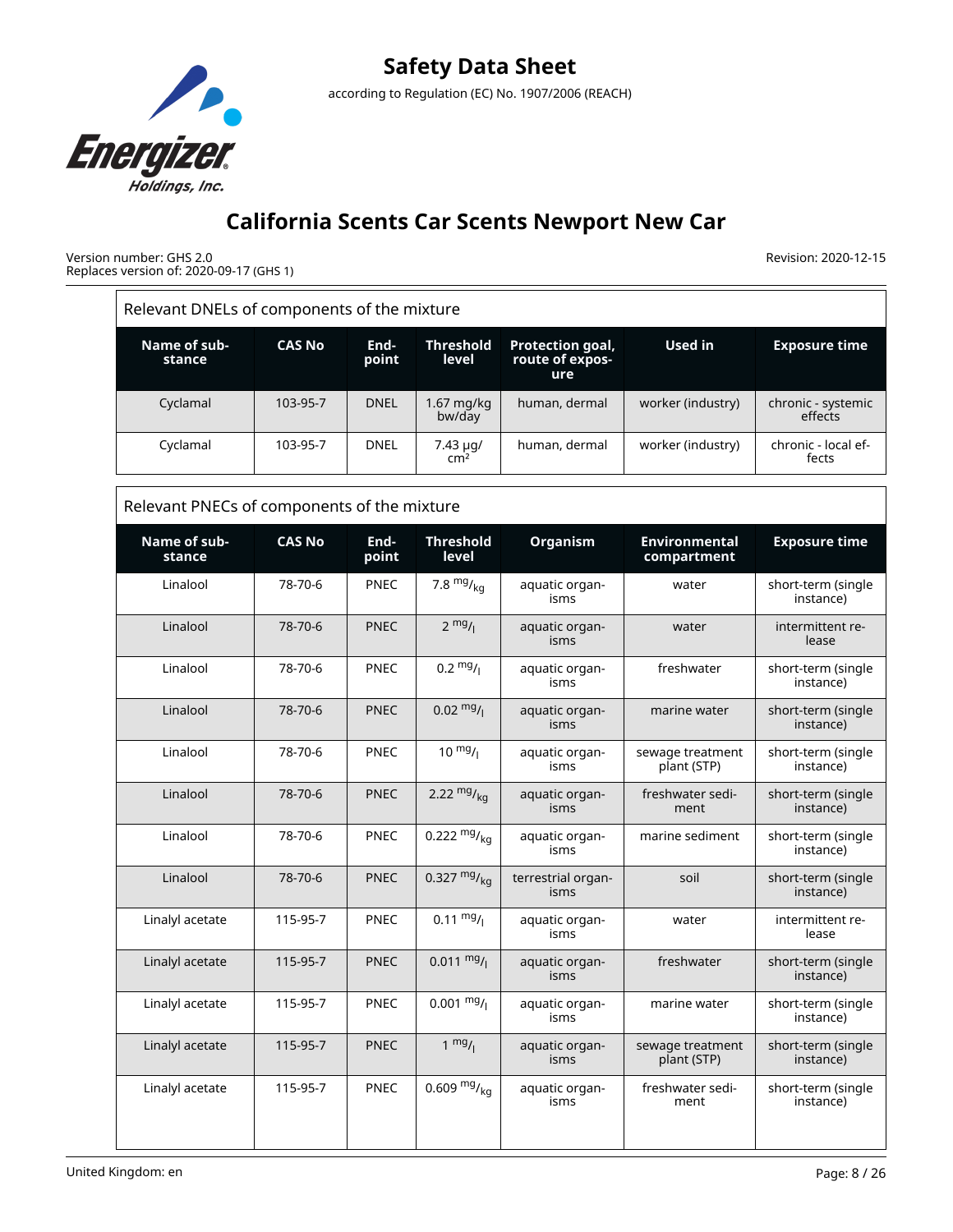

Version number: GHS 2.0 Replaces version of: 2020-09-17 (GHS 1)

| Relevant PNECs of components of the mixture |                       |               |                           |                            |                                     |                                 |
|---------------------------------------------|-----------------------|---------------|---------------------------|----------------------------|-------------------------------------|---------------------------------|
| Name of sub-<br>stance                      | <b>CAS No</b>         | End-<br>point | <b>Threshold</b><br>level | <b>Organism</b>            | <b>Environmental</b><br>compartment | <b>Exposure time</b>            |
| Linalyl acetate                             | 115-95-7              | <b>PNEC</b>   | 0.061 $mg/_{kq}$          | aquatic organ-<br>isms     | marine sediment                     | short-term (single<br>instance) |
| Linalyl acetate                             | 115-95-7              | <b>PNEC</b>   | 0.115 $mg/kq$             | terrestrial organ-<br>isms | soil                                | short-term (single<br>instance) |
| Hydroxycitronellal                          | 107-75-5              | <b>PNEC</b>   | 316 $\frac{\mu g}{I}$     | aquatic organ-<br>isms     | water                               | intermittent re-<br>lease       |
| Hydroxycitronellal                          | 107-75-5              | <b>PNEC</b>   | 31.6 $\frac{\mu g}{\mu}$  | aquatic organ-<br>isms     | freshwater                          | short-term (single<br>instance) |
| Hydroxycitronellal                          | 107-75-5              | <b>PNEC</b>   | 3.16 $\frac{\mu g}{I}$    | aquatic organ-<br>isms     | marine water                        | short-term (single<br>instance) |
| Hydroxycitronellal                          | 107-75-5              | <b>PNEC</b>   | $10^{mg}/l$               | aquatic organ-<br>isms     | sewage treatment<br>plant (STP)     | short-term (single<br>instance) |
| Hydroxycitronellal                          | 107-75-5              | <b>PNEC</b>   | 0.145 $mg/kq$             | aquatic organ-<br>isms     | freshwater sedi-<br>ment            | short-term (single<br>instance) |
| Hydroxycitronellal                          | 107-75-5              | <b>PNEC</b>   | $0.015 \frac{mg}{ka}$     | aquatic organ-<br>isms     | marine sediment                     | short-term (single<br>instance) |
| Hydroxycitronellal                          | 107-75-5              | <b>PNEC</b>   | $0.011 \frac{mg}{kg}$     | terrestrial organ-<br>isms | soil                                | short-term (single<br>instance) |
| Hexamethylindan-<br>opyran                  | 1222-05-5             | <b>PNEC</b>   | 4.4 $\mu$ g/              | aquatic organ-<br>isms     | freshwater                          | short-term (single<br>instance) |
| Hexamethylindan-<br>opyran                  | 1222-05-5             | <b>PNEC</b>   | $0.44 \frac{\mu g}{\mu}$  | aquatic organ-<br>isms     | marine water                        | short-term (single<br>instance) |
| Hexamethylindan-<br>opyran                  | 1222-05-5             | <b>PNEC</b>   | $1 \frac{mg}{l}$          | aquatic organ-<br>isms     | sewage treatment<br>plant (STP)     | short-term (single<br>instance) |
| Hexamethylindan-<br>opyran                  | 1222-05-5             | <b>PNEC</b>   | $2 \frac{mg}{kg}$         | aquatic organ-<br>isms     | freshwater sedi-<br>ment            | short-term (single<br>instance) |
| Hexamethylindan-<br>opyran                  | 1222-05-5             | <b>PNEC</b>   | 0.394 $mg/kq$             | aquatic organ-<br>isms     | marine sediment                     | short-term (single<br>instance) |
| Hexamethylindan-<br>opyran                  | 1222-05-5             | <b>PNEC</b>   | $0.31 \frac{mg}{kg}$      | terrestrial organ-<br>isms | soil                                | short-term (single<br>instance) |
| Citronellol                                 | 106-22-9<br>7540-51-4 | PNEC          | $0.024 \frac{mg}{l}$      | aquatic organ-<br>isms     | water                               | intermittent re-<br>lease       |
| Citronellol                                 | 106-22-9<br>7540-51-4 | <b>PNEC</b>   | $0.002 \frac{mg}{l}$      | aquatic organ-<br>isms     | freshwater                          | short-term (single<br>instance) |
| Citronellol                                 | 106-22-9<br>7540-51-4 | PNEC          | $0 \frac{mg}{l}$          | aquatic organ-<br>isms     | marine water                        | short-term (single<br>instance) |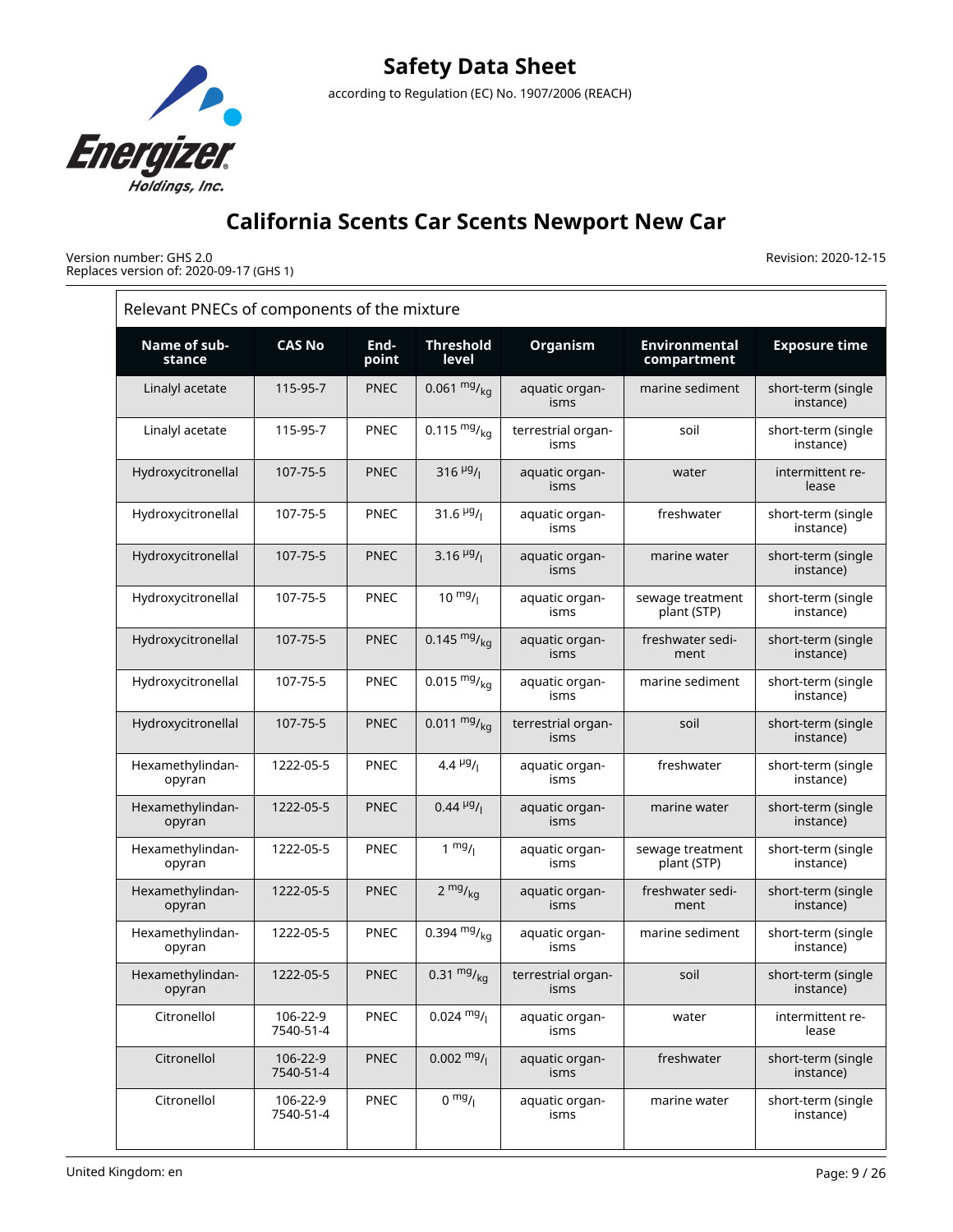

Version number: GHS 2.0 Replaces version of: 2020-09-17 (GHS 1) Revision: 2020-12-15

| Relevant PNECs of components of the mixture |                       |               |                           |                            |                                     |                                 |
|---------------------------------------------|-----------------------|---------------|---------------------------|----------------------------|-------------------------------------|---------------------------------|
| Name of sub-<br>stance                      | <b>CAS No</b>         | End-<br>point | <b>Threshold</b><br>level | Organism                   | <b>Environmental</b><br>compartment | <b>Exposure time</b>            |
| Citronellol                                 | 106-22-9<br>7540-51-4 | <b>PNEC</b>   | 580 $mg/$                 | aquatic organ-<br>isms     | sewage treatment<br>plant (STP)     | short-term (single<br>instance) |
| Citronellol                                 | 106-22-9<br>7540-51-4 | <b>PNEC</b>   | 0.026 $mg/_{kq}$          | aquatic organ-<br>isms     | freshwater sedi-<br>ment            | short-term (single<br>instance) |
| Citronellol                                 | 106-22-9<br>7540-51-4 | <b>PNEC</b>   | $0.003 \frac{mg}{kg}$     | aquatic organ-<br>isms     | marine sediment                     | short-term (single<br>instance) |
| Citronellol                                 | 106-22-9<br>7540-51-4 | <b>PNEC</b>   | $0.004 \frac{mg}{ka}$     | terrestrial organ-<br>isms | soil                                | short-term (single<br>instance) |
| Cyclamal                                    | 103-95-7              | <b>PNEC</b>   | 33.3 $mg/kq$              | aquatic organ-<br>isms     | water                               | short-term (single<br>instance) |
| Cyclamal                                    | 103-95-7              | <b>PNEC</b>   | 10.92 $\frac{\mu g}{I}$   | aquatic organ-<br>isms     | water                               | intermittent re-<br>lease       |
| Cyclamal                                    | 103-95-7              | <b>PNEC</b>   | $1.09\mu g/I$             | aquatic organ-<br>isms     | freshwater                          | short-term (single<br>instance) |
| Cyclamal                                    | 103-95-7              | <b>PNEC</b>   | $0.11 \frac{\mu g}{I}$    | aquatic organ-<br>isms     | marine water                        | short-term (single<br>instance) |
| Cyclamal                                    | 103-95-7              | <b>PNEC</b>   | $1 \frac{mg}{l}$          | aquatic organ-<br>isms     | sewage treatment<br>plant (STP)     | short-term (single<br>instance) |
| Cyclamal                                    | 103-95-7              | <b>PNEC</b>   | $0.126 \frac{mg}{ka}$     | aquatic organ-<br>isms     | freshwater sedi-<br>ment            | short-term (single<br>instance) |
| Cyclamal                                    | 103-95-7              | <b>PNEC</b>   | $0.013 \frac{mg}{kg}$     | aquatic organ-<br>isms     | marine sediment                     | short-term (single<br>instance) |
| Cyclamal                                    | 103-95-7              | <b>PNEC</b>   | $0.025 \frac{mg}{ka}$     | terrestrial organ-<br>isms | soil                                | short-term (single<br>instance) |

## **8.2 Exposure controls**

Appropriate engineering controls

General ventilation.

Individual protection measures (personal protective equipment)

Eye/face protection

Wear eye/face protection.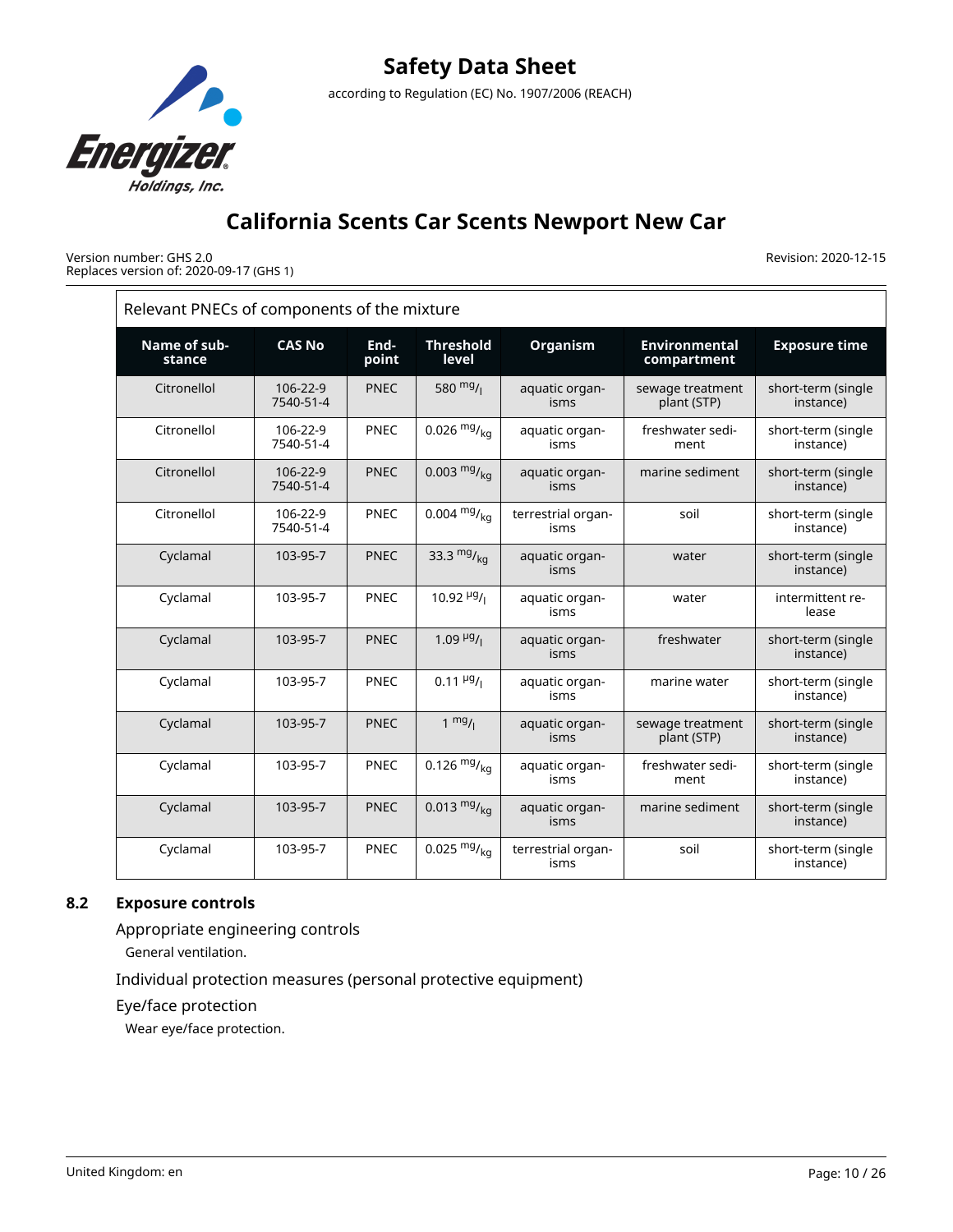

## **California Scents Car Scents Newport New Car**

Version number: GHS 2.0 Replaces version of: 2020-09-17 (GHS 1) Revision: 2020-12-15

## Skin protection

#### - Hand protection

Wear suitable gloves. Chemical protection gloves are suitable, which are tested according to EN 374. Check leak-tightness/impermeability prior to use. In the case of wanting to use the gloves again, clean them before taking off and air them well. For special purposes, it is recommended to check the resistance to chemicals of the protective gloves mentioned above together with the supplier of these gloves.

#### - Type of material

PVA: polyvinyl alcohol, Nitrile

- Material thickness

>0.5 mm

- Breakthrough times of the glove material
- >120 minutes (permeation: level 4)
- Other protection measures

Take recovery periods for skin regeneration. Preventive skin protection (barrier creams/ointments) is recommended. Wash hands thoroughly after handling.

### Respiratory protection

In case of inadequate ventilation wear respiratory protection.

#### Environmental exposure controls

Use appropriate container to avoid environmental contamination. Keep away from drains, surface and ground water.

## **SECTION 9: Physical and chemical properties**

### **9.1 Information on basic physical and chemical properties**

| Physical state                                              | liquid                                                       |
|-------------------------------------------------------------|--------------------------------------------------------------|
| Colour                                                      | various                                                      |
| Odour                                                       | characteristic                                               |
| Melting point/freezing point                                | not determined                                               |
| Boiling point or initial boiling point and boiling<br>range | 196.2 °C at 101.3 kPa                                        |
| Flammability                                                | this material is combustible, but will not ignite<br>readily |
| Lower and upper explosion limit                             | not determined                                               |
| Flash point                                                 | $>94$ °C                                                     |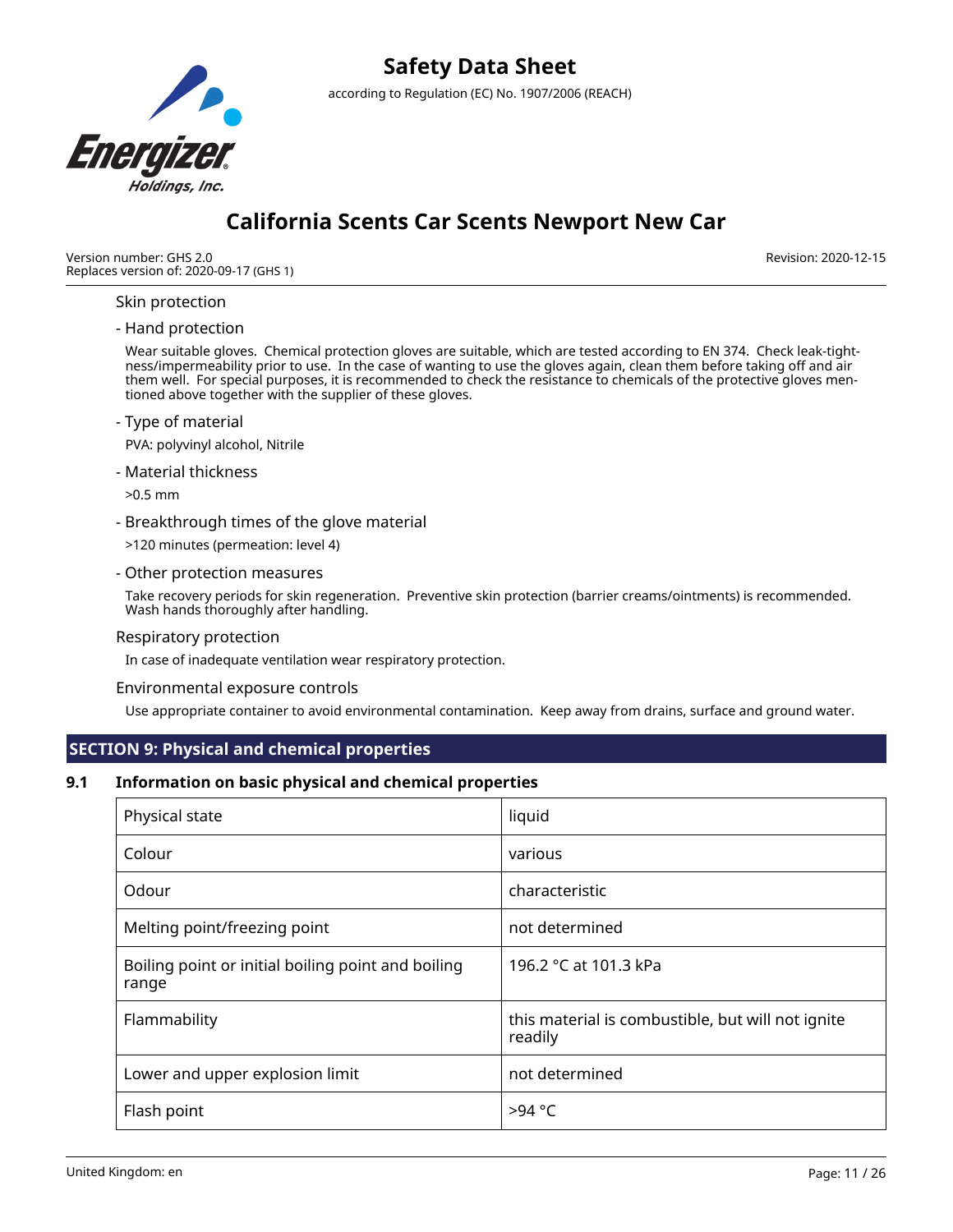

Version number: GHS 2.0 Replaces version of: 2020-09-17 (GHS 1) Revision: 2020-12-15

| Auto-ignition temperature | $260 °C$ (auto-ignition temperature (liquids and gases)) |  |  |
|---------------------------|----------------------------------------------------------|--|--|
| Decomposition temperature | not relevant                                             |  |  |
| pH (value)                | not determined                                           |  |  |
| Kinematic viscosity       | not determined                                           |  |  |
| Solubility(ies)           | not determined                                           |  |  |

## Partition coefficient

| this information is not available |
|-----------------------------------|
|                                   |

| Vapour pressure | r hPa at 67 °C |
|-----------------|----------------|
|-----------------|----------------|

## Density and/or relative density

| Density                 | not determined                                                         |
|-------------------------|------------------------------------------------------------------------|
| Vapour density          | this information is not available                                      |
| Relative vapour density | Information on this property is not available<br>not relevant (liquid) |

|     | Particle characteristics                                                                            | no data available                                                                             |  |  |
|-----|-----------------------------------------------------------------------------------------------------|-----------------------------------------------------------------------------------------------|--|--|
| 9.2 | <b>Other information</b>                                                                            |                                                                                               |  |  |
|     | Information with regard to physical hazard classes   hazard classes acc. to GHS (physical hazards): |                                                                                               |  |  |
|     | Other safety characteristics                                                                        |                                                                                               |  |  |
|     | Temperature class (EU, acc. to ATEX)                                                                | T <sub>3</sub> (maximum permissible surface temperature on the equipment:<br>$200^{\circ}$ C) |  |  |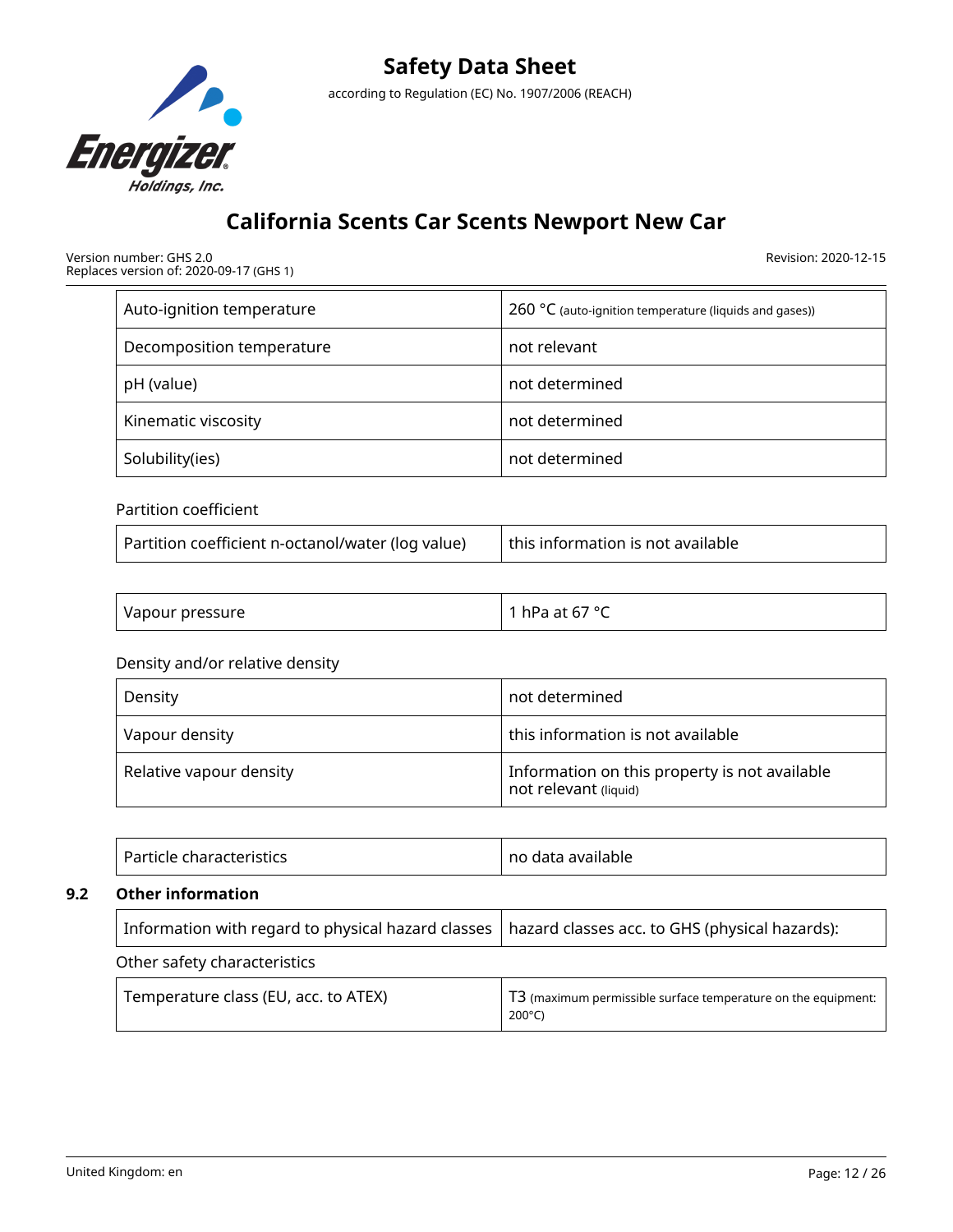

## **California Scents Car Scents Newport New Car**

Version number: GHS 2.0 Replaces version of: 2020-09-17 (GHS 1) Revision: 2020-12-15

## **SECTION 10: Stability and reactivity**

#### **10.1 Reactivity**

Concerning incompatibility: see below "Conditions to avoid" and "Incompatible materials".

#### **10.2 Chemical stability**

See below "Conditions to avoid".

## **10.3 Possibility of hazardous reactions**

No known hazardous reactions.

#### **10.4 Conditions to avoid**

There are no specific conditions known which have to be avoided.

#### **10.5 Incompatible materials**

**Oxidisers** 

#### **10.6 Hazardous decomposition products**

Reasonably anticipated hazardous decomposition products produced as a result of use, storage, spill and heating are not known. Hazardous combustion products: see section 5.

## **SECTION 11: Toxicological information**

### **11.1 Information on hazard classes as defined in Regulation (EC) No 1272/2008**

Test data are not available for the complete mixture.

#### Classification procedure

The method for classification of the mixture is based on ingredients of the mixture (additivity formula).

### **Classification according to GHS (1272/2008/EC, CLP)**

#### Acute toxicity

Shall not be classified as acutely toxic.

GHS of the United Nations, annex 4: May be harmful in contact with skin.

#### Skin corrosion/irritation

Causes skin irritation.

#### Serious eye damage/eye irritation

Causes serious eye irritation.

#### Respiratory or skin sensitisation

May cause an allergic skin reaction.

#### Germ cell mutagenicity

Shall not be classified as germ cell mutagenic.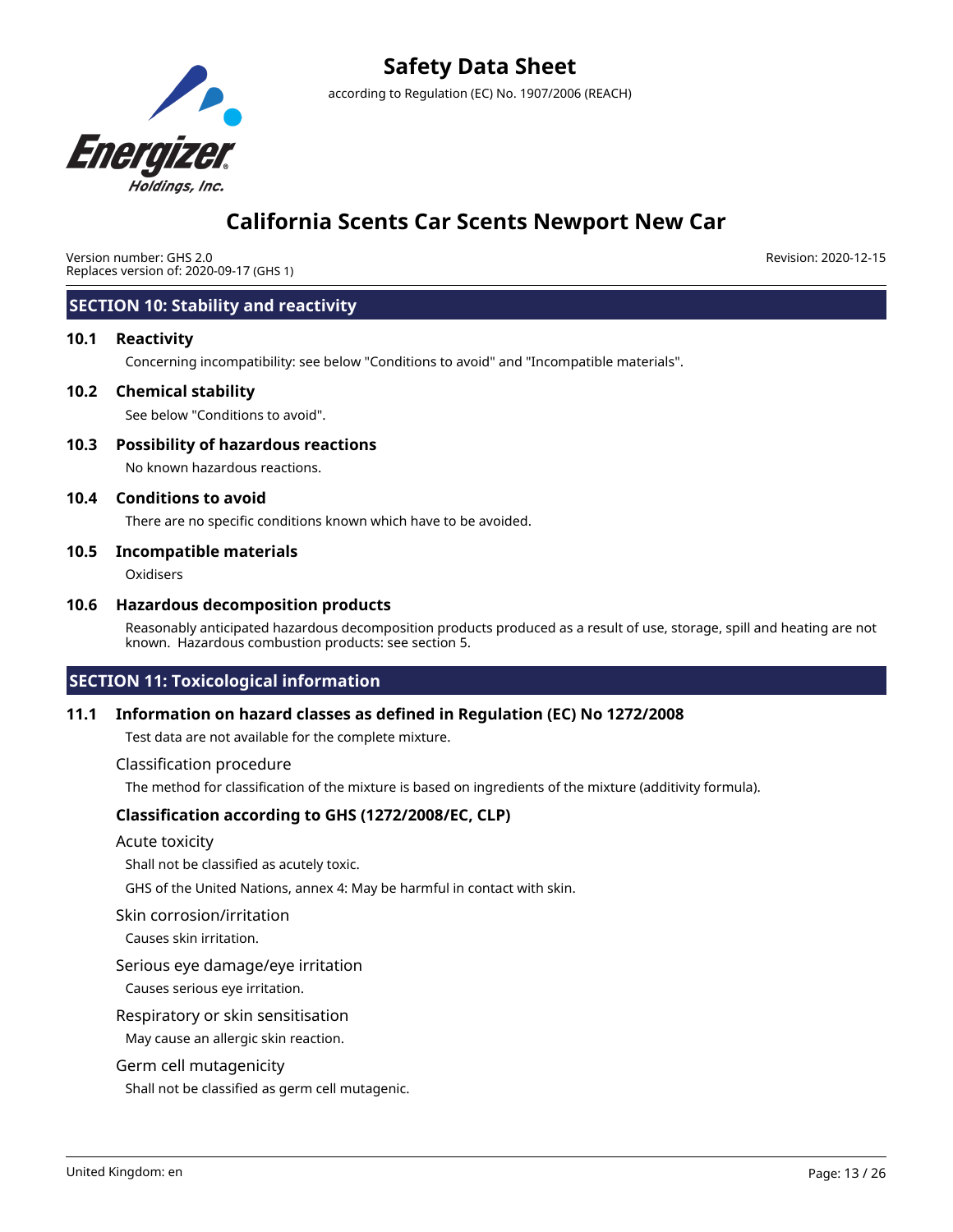

## **California Scents Car Scents Newport New Car**

Version number: GHS 2.0 Replaces version of: 2020-09-17 (GHS 1) Revision: 2020-12-15

### Carcinogenicity

Shall not be classified as carcinogenic.

## Reproductive toxicity

Shall not be classified as a reproductive toxicant.

#### Specific target organ toxicity - single exposure

Shall not be classified as a specific target organ toxicant (single exposure).

## Specific target organ toxicity - repeated exposure

Shall not be classified as a specific target organ toxicant (repeated exposure).

#### Aspiration hazard

Shall not be classified as presenting an aspiration hazard.

### **11.2 Information on other hazards**

There is no additional information.

## **SECTION 12: Ecological information**

## **12.1 Toxicity**

Harmful to aquatic life with long lasting effects.

| Aquatic toxicity (chronic) of components of the mixture |               |                      |                       |                       |                         |  |
|---------------------------------------------------------|---------------|----------------------|-----------------------|-----------------------|-------------------------|--|
| <b>Name of substance</b>                                | <b>CAS No</b> | <b>Endpoint</b>      | Value                 | <b>Species</b>        | <b>Exposure</b><br>time |  |
| Linalool                                                | 78-70-6       | <b>LC50</b>          | $27.8 \frac{mg}{l}$   | fish                  | 24h                     |  |
| Linalool                                                | 78-70-6       | <b>EC50</b>          | $>100 \frac{mg}{l}$   | microorganisms        | 30 min                  |  |
| Linalool                                                | 78-70-6       | growth (EbCx)<br>10% | $>100 \frac{mg}{l}$   | microorganisms        | 3 <sub>h</sub>          |  |
| Linalyl acetate                                         | 115-95-7      | <b>LC50</b>          | 11.14 $mg/$           | fish                  | 20h                     |  |
| Linalyl acetate                                         | 115-95-7      | <b>NOEC</b>          | $>25.7$ mg/           | microorganisms        | 28 <sub>d</sub>         |  |
| Hydroxycitronellal                                      | 107-75-5      | growth (EbCx)<br>20% | $>1,000 \frac{mg}{l}$ | microorganisms        | 30 min                  |  |
| Hexamethylindan-<br>opyran                              | 1222-05-5     | <b>LC50</b>          | $>0.14 \frac{mg}{l}$  | fish                  | 36 d                    |  |
| Hexamethylindan-<br>opyran                              | 1222-05-5     | <b>EC50</b>          | $0.131 \frac{mg}{l}$  | aquatic invertebrates | 5.5d                    |  |
| Hexamethylindan-<br>opyran                              | 1222-05-5     | <b>NOEC</b>          | $0.068 \text{ mg}$ /  | fish                  | 36 d                    |  |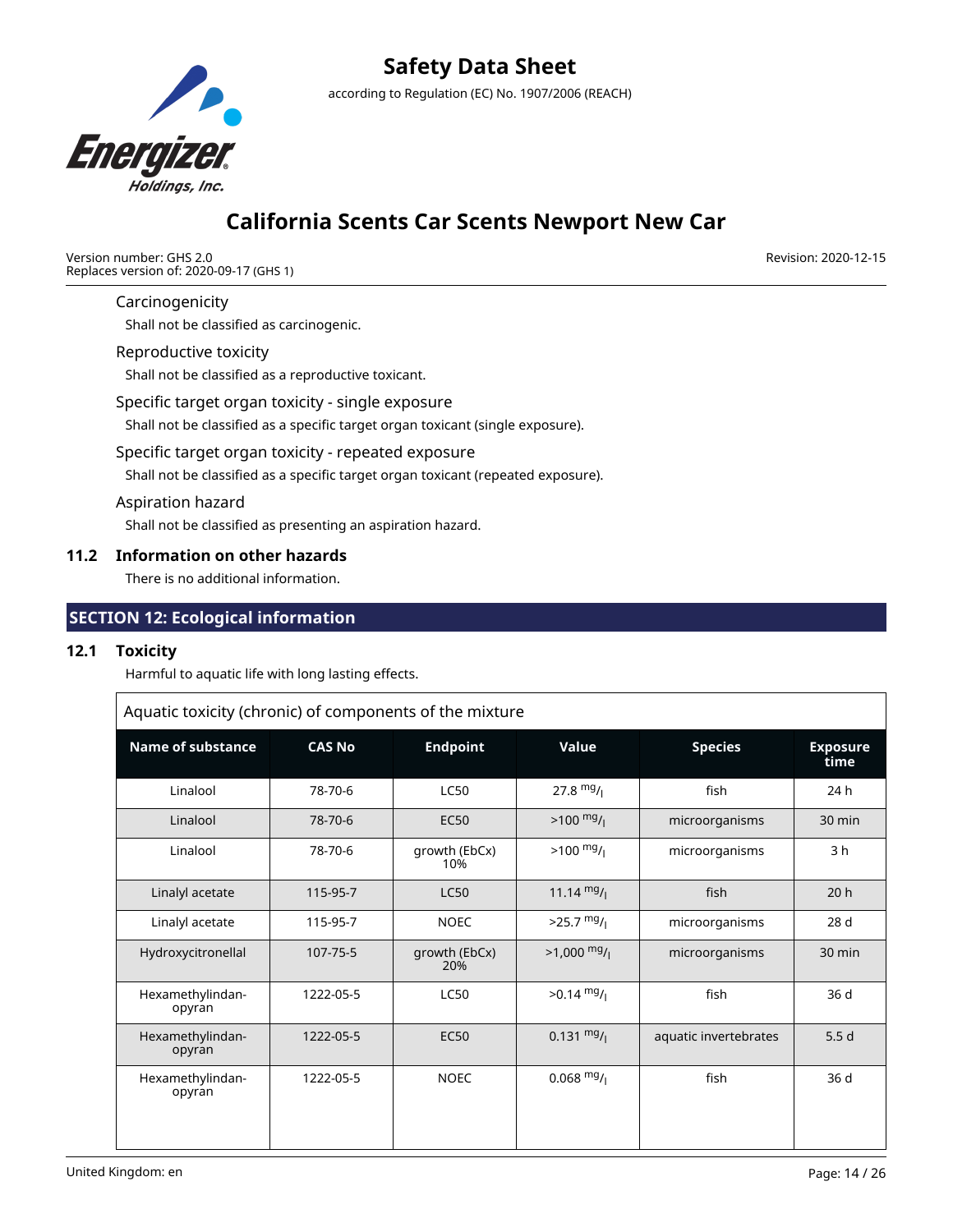

Version number: GHS 2.0 Replaces version of: 2020-09-17 (GHS 1) Revision: 2020-12-15

| Aquatic toxicity (chronic) of components of the mixture |                       |                      |                      |                         |                 |  |  |
|---------------------------------------------------------|-----------------------|----------------------|----------------------|-------------------------|-----------------|--|--|
| Name of substance                                       | <b>CAS No</b>         | <b>Endpoint</b>      | <b>Species</b>       | <b>Exposure</b><br>time |                 |  |  |
| Hexamethylindan-<br>opyran                              | 1222-05-5             | <b>LOEC</b>          | $0.14 \frac{mg}{L}$  | fish                    | 36d             |  |  |
| Hexamethylindan-<br>opyran                              | 1222-05-5             | growth (EbCx)<br>10% | $0.044 \text{ mg}/1$ | aquatic invertebrates   | 5.5d            |  |  |
| Citronellol                                             | 106-22-9<br>7540-51-4 | <b>EC50</b>          | $>10,000$ mg/        | microorganisms          | $30$ min        |  |  |
| Citronellol                                             | 106-22-9<br>7540-51-4 | growth (EbCx)<br>10% | 580 $mg/1$           | microorganisms          | 30 min          |  |  |
| Cyclamal                                                | 103-95-7              | <b>EC50</b>          | $1.7 \frac{mg}{l}$   | aquatic invertebrates   | 21 <sub>d</sub> |  |  |
| Cyclamal                                                | 103-95-7              | <b>NOEC</b>          | $0.71 \text{ mg}$ /  | aquatic invertebrates   | 21 <sub>d</sub> |  |  |

## **12.2 Persistence and degradability**

| Degradability of components of the mixture |                       |                              |                            |                 |        |               |  |
|--------------------------------------------|-----------------------|------------------------------|----------------------------|-----------------|--------|---------------|--|
| Name of sub-<br>stance                     | <b>CAS No</b>         | <b>Process</b>               | <b>Degradation</b><br>rate | <b>Time</b>     | Method | <b>Source</b> |  |
| Linalool                                   | 78-70-6               | oxygen deple-<br>tion        | 40.9%                      | 5 d             |        | <b>ECHA</b>   |  |
| Linalyl acetate                            | 115-95-7              | oxygen deple-<br>tion        | $≥0 - ≤10$ %               | 1 <sub>d</sub>  |        | <b>ECHA</b>   |  |
| Hydroxycitron-<br>ellal                    | 107-75-5              | oxygen deple-<br>tion        | $80 - 90%$                 | 21 <sub>d</sub> |        | <b>ECHA</b>   |  |
| Hexamethyl-<br>indanopyran                 | 1222-05-5             | carbon dioxide<br>generation | 2%                         | 28d             |        | <b>ECHA</b>   |  |
| Citronellol                                | 106-22-9<br>7540-51-4 | oxygen deple-<br>tion        | $80 - 90%$                 | 28d             |        | <b>ECHA</b>   |  |
| Cyclamal                                   | 103-95-7              | carbon dioxide<br>generation | 5.8%                       | 14 <sub>d</sub> |        | <b>ECHA</b>   |  |

## **12.3 Bioaccumulative potential**

Data are not available.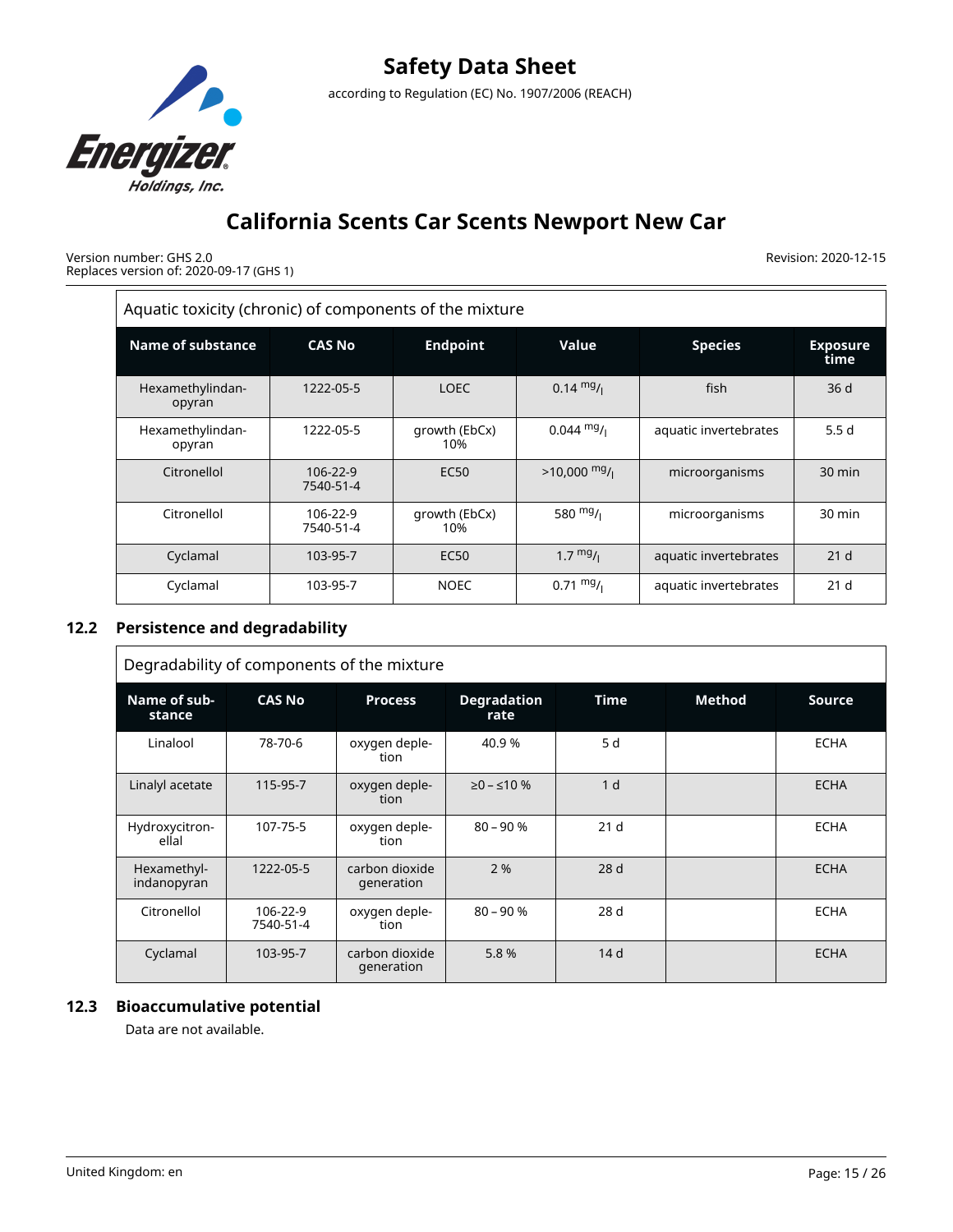

Version number: GHS 2.0 Replaces version of: 2020-09-17 (GHS 1) Revision: 2020-12-15

| Bioaccumulative potential of components of the mixture |                       |            |                           |          |  |  |
|--------------------------------------------------------|-----------------------|------------|---------------------------|----------|--|--|
| Name of substance                                      | <b>CAS No</b>         | <b>BCF</b> | Log KOW                   | BOD5/COD |  |  |
| Linalool                                               | 78-70-6               |            | 2.9 (pH value: 7, 20 °C)  |          |  |  |
| Linalyl acetate                                        | 115-95-7              | 174        | 3.9 (25 °C)               |          |  |  |
| Hydroxycitronellal                                     | 107-75-5              |            | 1.68 (25 °C)              |          |  |  |
| Hexamethylindanopyran                                  | 1222-05-5             | 1,635      | 5.3 (pH value: 7, 25 °C)  |          |  |  |
| Citronellol                                            | 106-22-9<br>7540-51-4 | 82.59      | 3.41 (25 °C)              |          |  |  |
| Cyclamal                                               | 103-95-7              |            | 3.4 (pH value: ~7, 35 °C) |          |  |  |
| 2,4-dimethylcyclohex-3-ene-1-car-<br>baldehyde         | 68039-49-6            |            | 2.34                      |          |  |  |

## **12.4 Mobility in soil**

Data are not available.

### **12.5 Results of PBT and vPvB assessment**

Data are not available.

### **12.6 Endocrine disrupting properties**

The mixture contains substance(s) with an endocrine disrupting potential.

### **12.7 Other adverse effects**

Data are not available.

## **SECTION 13: Disposal considerations**

## **13.1 Waste treatment methods**

Sewage disposal-relevant information

Do not empty into drains. Avoid release to the environment. Refer to special instructions/safety data sheets.

### Waste treatment of containers/packagings

Completely emptied packages can be recycled. Handle contaminated packages in the same way as the substance itself.

## **Remarks**

Please consider the relevant national or regional provisions. Waste shall be separated into the categories that can be handled separately by the local or national waste management facilities.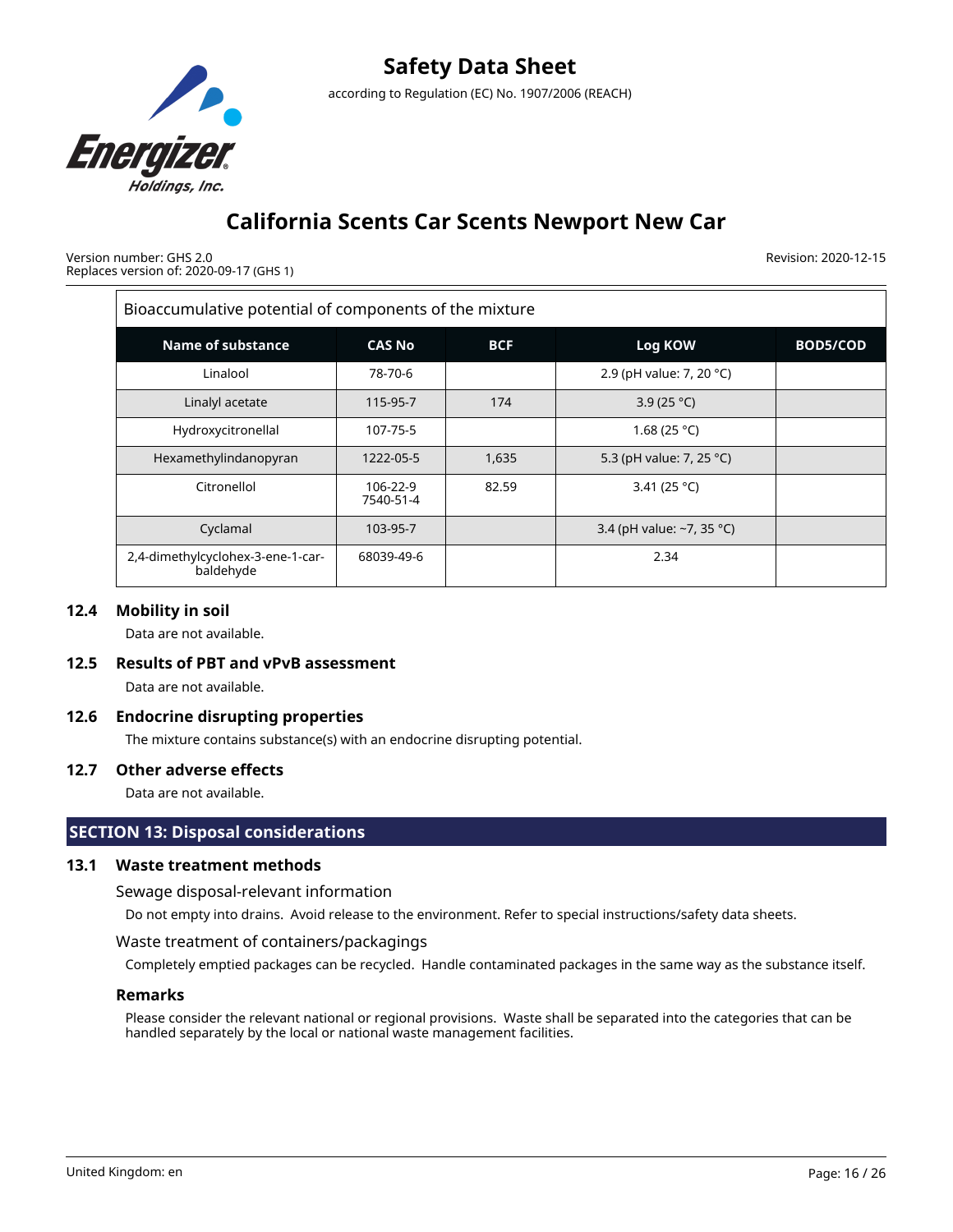

Version number: GHS 2.0 Replaces version of: 2020-09-17 (GHS 1) Revision: 2020-12-15

|      | <b>SECTION 14: Transport information</b>                                                                                                                                                                      |                                                                            |
|------|---------------------------------------------------------------------------------------------------------------------------------------------------------------------------------------------------------------|----------------------------------------------------------------------------|
| 14.1 | <b>UN number</b>                                                                                                                                                                                              | not subject to transport regulations                                       |
| 14.2 | UN proper shipping name                                                                                                                                                                                       | not assigned                                                               |
| 14.3 | <b>Transport hazard class(es)</b>                                                                                                                                                                             | none                                                                       |
| 14.4 | <b>Packing group</b>                                                                                                                                                                                          | not assigned                                                               |
| 14.5 | <b>Environmental hazards</b>                                                                                                                                                                                  | non-environmentally hazardous acc. to the danger-<br>ous goods regulations |
| 14.6 | <b>Special precautions for user</b><br>There is no additional information.                                                                                                                                    |                                                                            |
| 14.7 | Maritime transport in bulk according to IMO instruments<br>The cargo is not intended to be carried in bulk.                                                                                                   |                                                                            |
|      | <b>Information for each of the UN Model Regulations</b><br><b>DOT</b>                                                                                                                                         |                                                                            |
|      | Transport of dangerous goods by road, rail and inland waterway (ADR/RID/ADN) - Additional<br>information                                                                                                      |                                                                            |
|      | not assigned                                                                                                                                                                                                  |                                                                            |
|      | International Maritime Dangerous Goods Code (IMDG) - Additional information<br>Not subject to IMDG.                                                                                                           |                                                                            |
|      | International Civil Aviation Organization (ICAO-IATA/DGR) - Additional information<br>Not subject to ICAO-IATA.                                                                                               |                                                                            |
|      | <b>SECTION 15: Regulatory information</b>                                                                                                                                                                     |                                                                            |
| 15.1 | Safety, health and environmental regulations/legislation specific for the substance or mixture<br><b>Relevant provisions of the European Union (EU)</b><br><b>Restrictions according to REACH, Annex XVII</b> |                                                                            |

| Dangerous substances with restrictions (REACH, Annex XVII) |                                                                                                            |               |                    |    |
|------------------------------------------------------------|------------------------------------------------------------------------------------------------------------|---------------|--------------------|----|
| <b>Name of substance</b>                                   | Name acc. to inventory                                                                                     | <b>CAS No</b> | <b>Restriction</b> | Νo |
| California Scents Car Scents Newport<br>New Car            | this product meets the criteria for clas-<br>sification in accordance with Regula-<br>tion No 1272/2008/EC |               | R <sub>3</sub>     |    |
| Fir needle oil, Canadian                                   | flammable / pyrophoric                                                                                     |               | R40                | 40 |

 $\frac{\text{Legend}}{\text{R3}}$ 

1. Shall not be used in: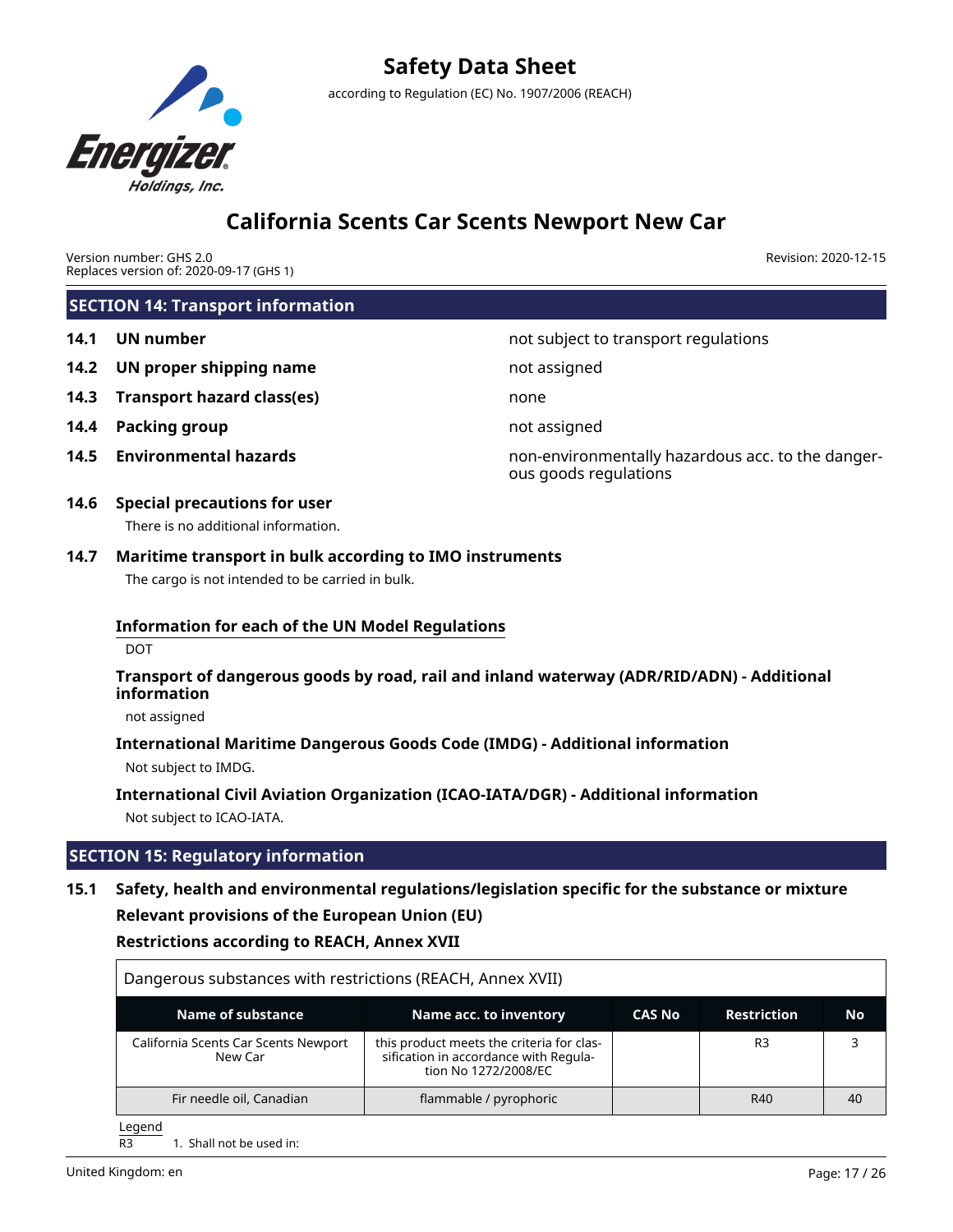

# **Safety Data Sheet**

according to Regulation (EC) No. 1907/2006 (REACH)

# **California Scents Car Scents Newport New Car**

Revision: 2020-12-15

Version number: GHS 2.0 Replaces version of: 2020-09-17 (GHS 1)

#### Legend

- ornamental articles intended to produce light or colour effects by means of different phases, for example in ornamental lamps and ashtrays,

- tricks and jokes,

- games for one or more participants, or any article intended to be used as such, even with ornamental aspects,

2. Articles not complying with paragraph 1 shall not be placed on the market.

3. Shall not be placed on the market if they contain a colouring agent, unless required for fiscal reasons, or perfume, or both, if they:

- can be used as fuel in decorative oil lamps for supply to the general public, and,

- present an aspiration hazard and are labelled with R65 or H304,

4. Decorative oil lamps for supply to the general public shall not be placed on the market unless they conform to the European Standard on Decorative oil lamps (EN 14059) adopted by the European Committee for Standardisation (CEN).

5. Without prejudice to the implementation of other Community provisions relating to the classification, packaging and labelling of dangerous substances and mixtures, suppliers shall ensure, before the placing on the market, that the following requirements are met:

(a) lamp oils, labelled with R65 or H304, intended for supply to the general public are visibly, legibly and indelibly marked as follows: 'Keep lamps filled with this liquid out of the reach of children'; and, by 1 December 2010, 'Just a sip of lamp oil - or even sucking the wick of lamps - may lead to life-threatening lung damage';

(b) grill lighter fluids, labelled with R65 or H304, intended for supply to the general public are legibly and indelibly marked by 1 December 2010 as follows: 'Just a sip of grill lighter may lead to life threatening lung damage';

(c) lamp oils and grill lighters, labelled with R65 or H304, intended for supply to the general public are packaged in black opaque containers not exceeding 1 litre by 1 December 2010.

6. No later than 1 June 2014, the Commission shall request the European Chemicals Agency to prepare a dossier, in accordance with Article 69 of the present Regulation with a view to ban, if appropriate, grill lighter fluids and fuel for decorative lamps, labelled R65 or H304, intended for supply to the general public.

7. Natural or legal persons placing on the market for the first time lamp oils and grill lighter fluids, labelled with R65 or H304, shall by 1 December 2011, and annually thereafter, provide data on alternatives to lamp oils and grill lighter fluids labelled R65 or H304 to the competent authority in the Member State concerned. Member States shall make those data available to the Commission.

R40 1. Shall not be used, as substance or as mixtures in aerosol dispensers where these aerosol dispensers are intended for supply to the general public for entertainment and decorative purposes such as the following:

- metallic glitter intended mainly for decoration,
- artificial snow and frost,
- 'whoopee' cushions,
- silly string aerosols,
- imitation excrement,
- horns for parties,
- decorative flakes and foams,
- artificial cobwebs,
- stink bombs.

2. Without prejudice to the application of other Community provisions on the classification, packaging and labelling of substances, suppliers shall ensure before the placing on the market that the packaging of aerosol dispensers referred to above is marked visibly, legibly and indelibly with:

'For professional users only'.

3. By way of derogation, paragraphs 1 and 2 shall not apply to the aerosol dispensers referred to Article 8 (1a) of Council Directive 75/324/EEC (2).

4. The aerosol dispensers referred to in paragraphs 1 and 2 shall not be placed on the market unless they conform to the requirements indicated.

### **List of substances subject to authorisation (REACH, Annex XIV) / SVHC - candidate list**

none of the ingredients are listed

### **Directive 2011/65/EU on the restriction of the use of certain hazardous substances in electrical and electronic equipment (RoHS) - Annex II**

none of the ingredients are listed

### **Regulation 166/2006/EC concerning the establishment of a European Pollutant Release and Transfer Register (PRTR)**

none of the ingredients are listed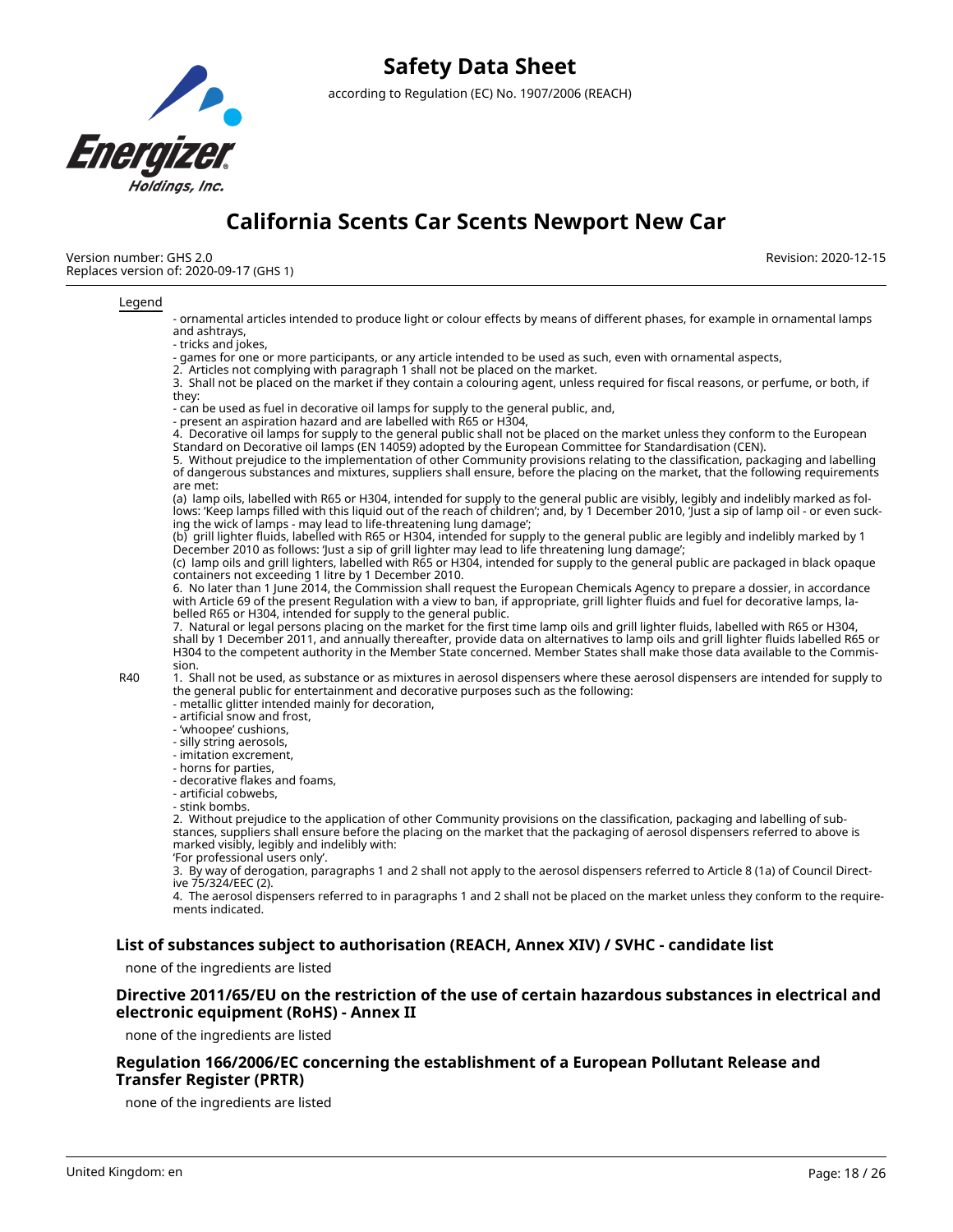

Version number: GHS 2.0 Replaces version of: 2020-09-17 (GHS 1) Revision: 2020-12-15

## **Water Framework Directive (WFD)**

none of the ingredients are listed

### **National inventories**

| Country   | <b>Inventory</b> | <b>Status</b>                  |
|-----------|------------------|--------------------------------|
| AU        | <b>AICS</b>      | all ingredients are listed     |
| CA        | <b>DSL</b>       | all ingredients are listed     |
| <b>CN</b> | <b>IECSC</b>     | all ingredients are listed     |
| EU        | <b>ECSI</b>      | not all ingredients are listed |
| EU        | REACH Reg.       | not all ingredients are listed |
| P         | <b>CSCL-ENCS</b> | not all ingredients are listed |
| JP        | <b>ISHA-ENCS</b> | not all ingredients are listed |
| <b>KR</b> | <b>KECI</b>      | all ingredients are listed     |
| <b>MX</b> | <b>INSQ</b>      | not all ingredients are listed |
| <b>NZ</b> | <b>NZIOC</b>     | all ingredients are listed     |
| PH        | PICCS            | all ingredients are listed     |
| <b>TR</b> | <b>CICR</b>      | not all ingredients are listed |
| TW        | <b>TCSI</b>      | all ingredients are listed     |
| US        | <b>TSCA</b>      | all ingredients are listed     |

Legend

| $-99 - 19$ |                                                                         |
|------------|-------------------------------------------------------------------------|
| AICS.      | Australian Inventory of Chemical Substances                             |
| CICR       | Chemical Inventory and Control Regulation                               |
| CSCL-ENCS  | List of Existing and New Chemical Substances (CSCL-ENCS)                |
| DSL        | Domestic Substances List (DSL)                                          |
| ECSI       | EC Substance Inventory (EINECS, ELINCS, NLP)                            |
| IECSC      | Inventory of Existing Chemical Substances Produced or Imported in China |
| INSO       | National Inventory of Chemical Substances                               |
| ISHA-ENCS  | Inventory of Existing and New Chemical Substances (ISHA-ENCS)           |
| KECI       | Korea Existing Chemicals Inventory                                      |
| NZIoC      | New Zealand Inventory of Chemicals                                      |
| PICCS      | Philippine Inventory of Chemicals and Chemical Substances (PICCS)       |
| REACH Reg. | REACH registered substances                                             |
| TCSI       | Taiwan Chemical Substance Inventory                                     |
| TSCA       | Toxic Substance Control Act                                             |
|            |                                                                         |

### **15.2 Chemical Safety Assessment**

Chemical safety assessments for substances in this mixture were not carried out.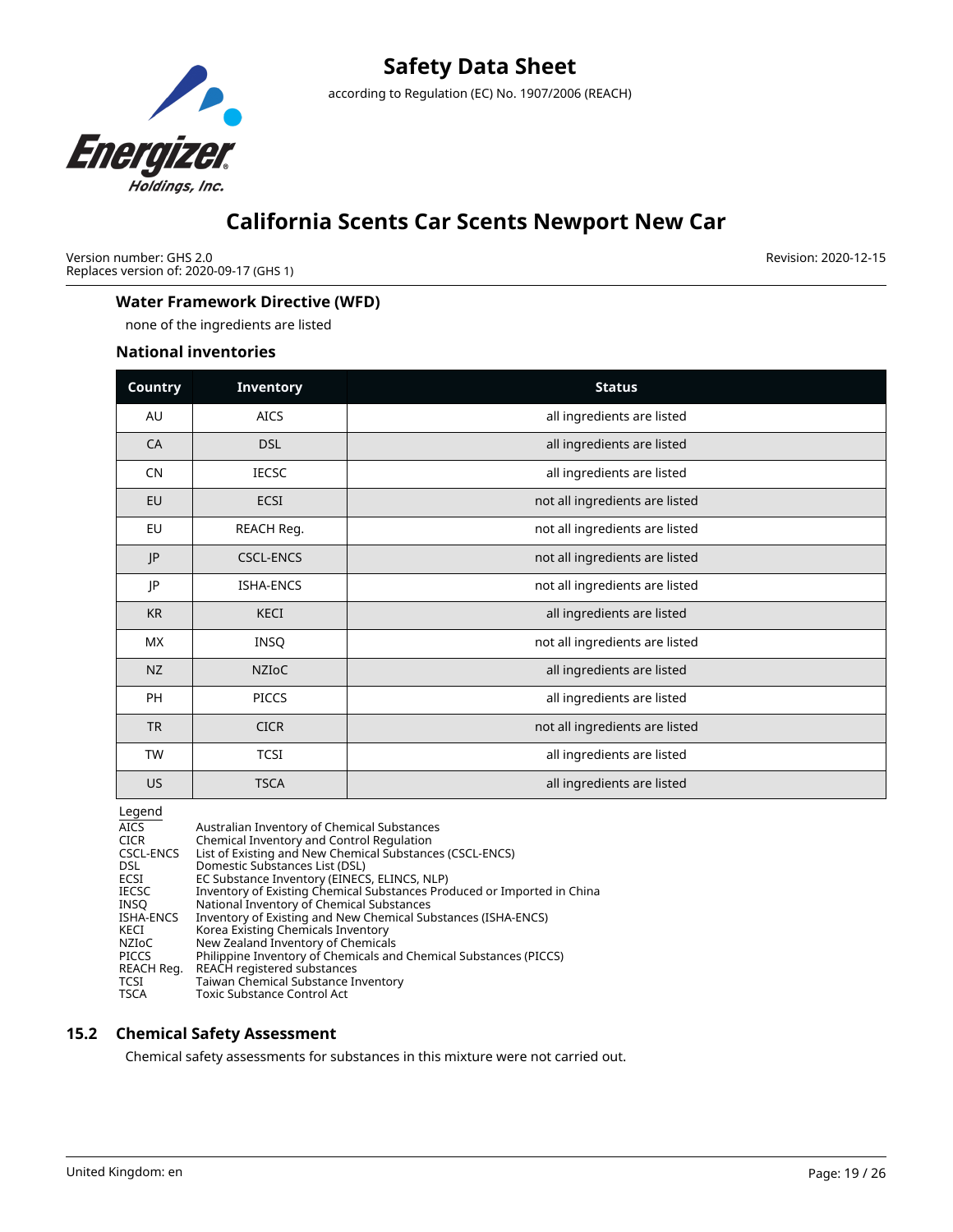

Version number: GHS 2.0 Replaces version of: 2020-09-17 (GHS 1) Revision: 2020-12-15

## **SECTION 16: Other information**

### **Indication of changes (revised safety data sheet)**

| <b>Section</b> | Former entry (text/value)                                                                                                                                                                                                                                        | <b>Actual entry (text/value)</b>                                                                                                                                             | Safety-<br>relev-<br>ant |
|----------------|------------------------------------------------------------------------------------------------------------------------------------------------------------------------------------------------------------------------------------------------------------------|------------------------------------------------------------------------------------------------------------------------------------------------------------------------------|--------------------------|
| 2.2.1.7        | - Hazardous ingredients for labelling:<br>Linalool, Isobornyl acetate, Hydroxycitronellal,<br>isocyclocitral                                                                                                                                                     | - Hazardous ingredients for labelling:<br>Linalool, Linalyl acetate, Hydroxycitronellal, Iso-<br>cyclocitral                                                                 | yes                      |
| 2.2.1.7        | - Contains:<br>Linalool, Isobornyl acetate, Hydroxycitronellal,<br>isocyclocitral                                                                                                                                                                                | - Contains:<br>Linalool, Linalyl acetate, Hydroxycitronellal, Iso-<br>cyclocitral                                                                                            | yes                      |
| 2.3            | Other hazards:<br>This material is combustible, but will not ignite<br>readily.                                                                                                                                                                                  | Other hazards                                                                                                                                                                | yes                      |
| 3.2            |                                                                                                                                                                                                                                                                  | Description of the mixture:<br>change in the listing (table)                                                                                                                 | yes                      |
| 4.1            | Following skin contact:<br>Rinse skin with water/shower.                                                                                                                                                                                                         | Following skin contact:<br>Wash with plenty of soap and water.                                                                                                               | yes                      |
| 5.1            | Suitable extinguishing media:<br>Water, Foam, ABC-powder                                                                                                                                                                                                         | Suitable extinguishing media:<br>Water spray, BC-powder, Carbon dioxide (CO2)                                                                                                | yes                      |
| 5.2            | Special hazards arising from the substance or<br>mixture:<br>Deposited combustible dust has considerable ex-<br>plosion potential.                                                                                                                               | Special hazards arising from the substance or<br>mixture                                                                                                                     | yes                      |
| 6.3            | Advice on how to contain a spill:<br>Covering of drains, Take up mechanically                                                                                                                                                                                    | Advice on how to contain a spill:<br>Covering of drains                                                                                                                      | yes                      |
| 6.3            | Advice on how to clean up a spill:<br>Take up mechanically.                                                                                                                                                                                                      | Advice on how to clean up a spill:<br>Wipe up with absorbent material (e.g. cloth,<br>fleece). Collect spillage: sawdust, kieselgur (diat-<br>omite), sand, universal binder | yes                      |
| 6.3            |                                                                                                                                                                                                                                                                  | Appropriate containment techniques:<br>Use of adsorbent materials.                                                                                                           | yes                      |
| 7.1            | - Measures to prevent fire as well as aerosol and<br>dust generation:<br>Use local and general ventilation. Take precau-<br>tionary measures against static discharge. Use<br>only in well-ventilated areas. Ground/bond con-<br>tainer and receiving equipment. | - Measures to prevent fire as well as aerosol and<br>dust generation:<br>Use local and general ventilation. Use only in<br>well-ventilated areas.                            | yes                      |
| 7.1            | Specific notes/details:<br>Dust deposits may accumulate on all deposition<br>surfaces in a technical room. The product in the<br>delivered form is not dust explosion capable; the<br>enrichment of fine dust however leads to the<br>danger of dust explosion.  |                                                                                                                                                                              | yes                      |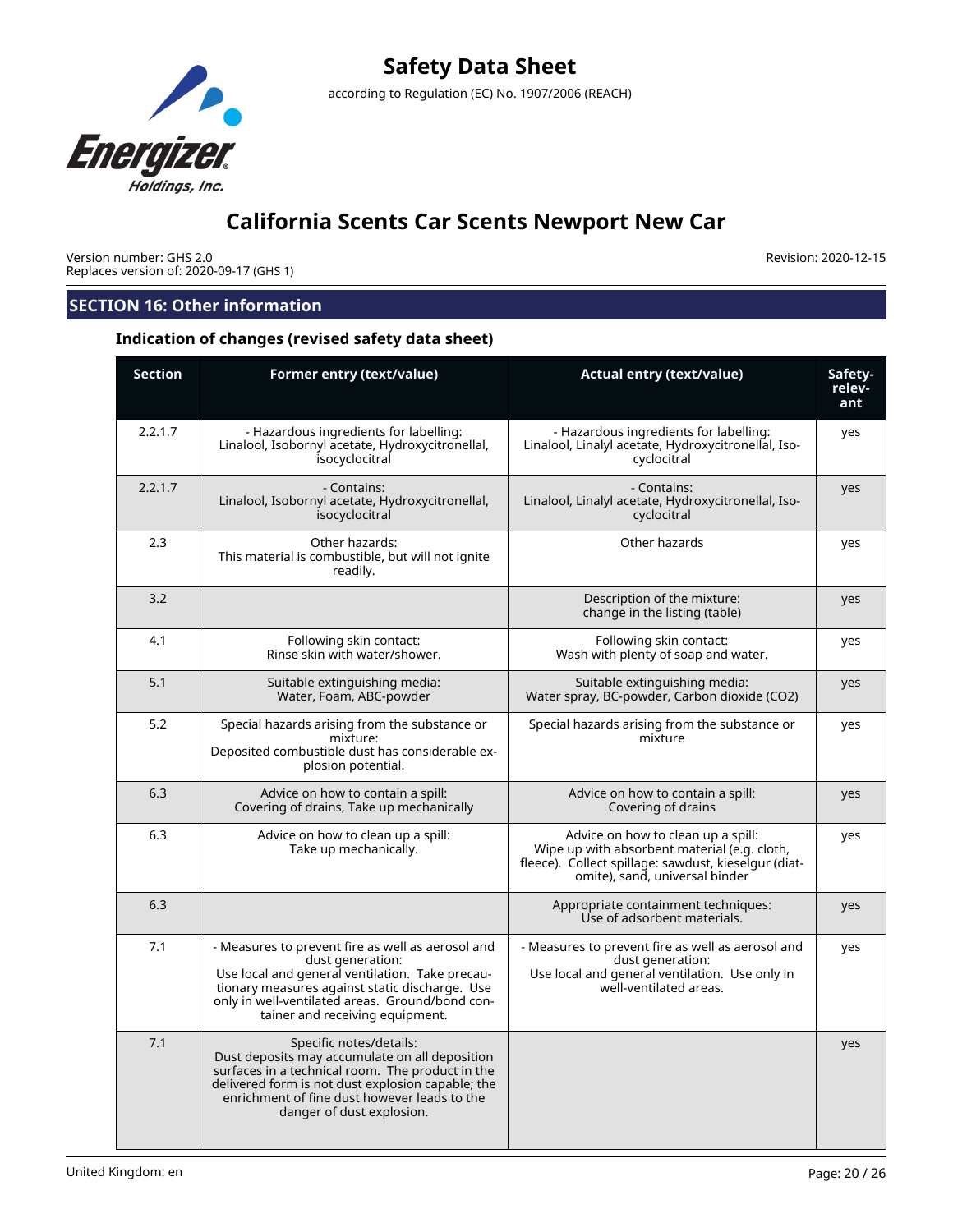

Version number: GHS 2.0 Replaces version of: 2020-09-17 (GHS 1)

| <b>Section</b> | Former entry (text/value)                                         | <b>Actual entry (text/value)</b>                                                                                                                                                                                                                                                                                                                                                                                                                                       | Safety-<br>relev-<br>ant |
|----------------|-------------------------------------------------------------------|------------------------------------------------------------------------------------------------------------------------------------------------------------------------------------------------------------------------------------------------------------------------------------------------------------------------------------------------------------------------------------------------------------------------------------------------------------------------|--------------------------|
| 7.2            | Managing of associated risks                                      |                                                                                                                                                                                                                                                                                                                                                                                                                                                                        | yes                      |
| 7.2            | - Explosive atmospheres:<br>Removal of dust deposits.             |                                                                                                                                                                                                                                                                                                                                                                                                                                                                        | yes                      |
| 7.2            | - Ventilation requirements:<br>Use local and general ventilation. |                                                                                                                                                                                                                                                                                                                                                                                                                                                                        | yes                      |
| 8.1            |                                                                   | Occupational exposure limit values (Workplace<br>Exposure Limits):<br>change in the listing (table)                                                                                                                                                                                                                                                                                                                                                                    | yes                      |
| 8.1            |                                                                   | Relevant DNELs of components of the mixture:<br>change in the listing (table)                                                                                                                                                                                                                                                                                                                                                                                          | yes                      |
| 8.1            |                                                                   | Relevant PNECs of components of the mixture:<br>change in the listing (table)                                                                                                                                                                                                                                                                                                                                                                                          | yes                      |
| 8.2            | Hand protection:<br>Wear protective gloves.                       | Hand protection:<br>Wear suitable gloves. Chemical protection gloves<br>are suitable, which are tested according to EN<br>374. Check leak-tightness/impermeability prior to<br>use. In the case of wanting to use the gloves<br>again, clean them before taking off and air them<br>well. For special purposes, it is recommended to<br>check the resistance to chemicals of the protect-<br>ive gloves mentioned above together with the<br>supplier of these gloves. | yes                      |
| 8.2            |                                                                   | Type of material:<br>PVA: polyvinyl alcohol, Nitrile                                                                                                                                                                                                                                                                                                                                                                                                                   | yes                      |
| 8.2            |                                                                   | Material thickness:<br>$>0.5$ mm                                                                                                                                                                                                                                                                                                                                                                                                                                       | yes                      |
| 8.2            |                                                                   | Breakthrough times of the glove material:<br>>120 minutes (permeation: level 4)                                                                                                                                                                                                                                                                                                                                                                                        | yes                      |
| 8.2            | Respiratory protection:<br>Particulate filter device (EN 143).    | Respiratory protection:<br>In case of inadequate ventilation wear respirat-<br>ory protection.                                                                                                                                                                                                                                                                                                                                                                         | yes                      |
| 9.1            | Appearance                                                        |                                                                                                                                                                                                                                                                                                                                                                                                                                                                        | yes                      |
| 9.1            | Physical state:<br>solid                                          | Physical state:<br>liquid                                                                                                                                                                                                                                                                                                                                                                                                                                              | yes                      |
| 9.1            | Other safety parameters                                           |                                                                                                                                                                                                                                                                                                                                                                                                                                                                        | yes                      |
| 9.1            | Initial boiling point and boiling range:<br>196.3 °C at 99.2 kPa  | Boiling point or initial boiling point and boiling<br>range:<br>196.2 °C at 101.3 kPa                                                                                                                                                                                                                                                                                                                                                                                  | yes                      |
| 9.1            |                                                                   | Lower and upper explosion limit:<br>not determined                                                                                                                                                                                                                                                                                                                                                                                                                     | yes                      |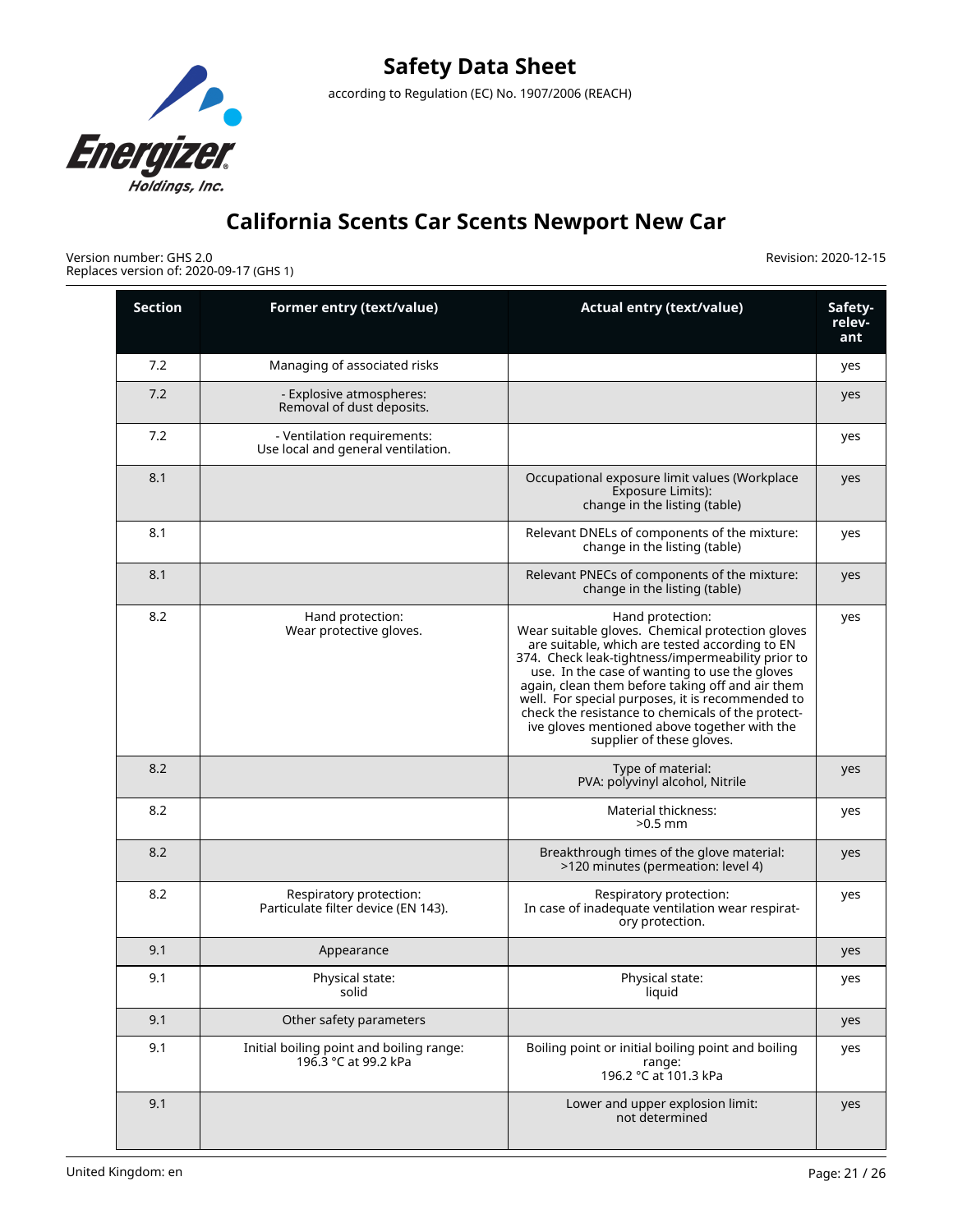

Version number: GHS 2.0 Replaces version of: 2020-09-17 (GHS 1)

| <b>Section</b> | Former entry (text/value)                                                                                                                                                                  | <b>Actual entry (text/value)</b>                                                                                                             | Safety-<br>relev-<br>ant |
|----------------|--------------------------------------------------------------------------------------------------------------------------------------------------------------------------------------------|----------------------------------------------------------------------------------------------------------------------------------------------|--------------------------|
| 9.1            | Flash point:<br>77.2 °C at 101.3 kPa                                                                                                                                                       | Flash point:<br>$>94$ °C                                                                                                                     | yes                      |
| 9.1            | Evaporation rate:<br>not determined                                                                                                                                                        |                                                                                                                                              | yes                      |
| 9.1            | Explosion limits of dust clouds:<br>not determined                                                                                                                                         |                                                                                                                                              | yes                      |
| 9.1            | Viscosity:<br>not relevant (solid matter)                                                                                                                                                  |                                                                                                                                              | yes                      |
| 9.1            | Explosive properties:<br>none                                                                                                                                                              |                                                                                                                                              | yes                      |
| 9.1            | Oxidising properties:<br>none                                                                                                                                                              |                                                                                                                                              | yes                      |
| 9.1            | Auto-ignition temperature:<br>210 °C (relative self-ignition temperature for<br>solids)                                                                                                    | Auto-ignition temperature:<br>260 °C (auto-ignition temperature (liquids and<br>qases))                                                      | yes                      |
| 9.1            |                                                                                                                                                                                            | Decomposition temperature:<br>not relevant                                                                                                   | yes                      |
| 9.1            | pH (value):<br>not applicable                                                                                                                                                              | pH (value):<br>not determined                                                                                                                | yes                      |
| 9.1            |                                                                                                                                                                                            | Kinematic viscosity:<br>not determined                                                                                                       | yes                      |
| 9.1            |                                                                                                                                                                                            | Density and/or relative density                                                                                                              | yes                      |
| 9.1            | Relative density:<br>information on this property is not available                                                                                                                         | Relative vapour density:<br>Information on this property is not available<br>not relevant (liquid)                                           | yes                      |
| 9.1            |                                                                                                                                                                                            | Particle characteristics:<br>no data available                                                                                               | yes                      |
| 9.2            |                                                                                                                                                                                            | Information with regard to physical hazard<br>classes:<br>hazard classes acc. to GHS (physical hazards):                                     | yes                      |
| 9.2            |                                                                                                                                                                                            | Other safety characteristics                                                                                                                 | yes                      |
| 10.4           | Hints to prevent fire or explosion:<br>The product in the delivered form is not dust ex-<br>plosion capable; the enrichment of fine dust<br>however leads to the danger of dust explosion. |                                                                                                                                              | yes                      |
| 11.1           | Acute toxicity:<br>Shall not be classified as acutely toxic.                                                                                                                               | Acute toxicity:<br>Shall not be classified as acutely toxic.GHS of the<br>United Nations, annex 4: May be harmful in con-<br>tact with skin. | yes                      |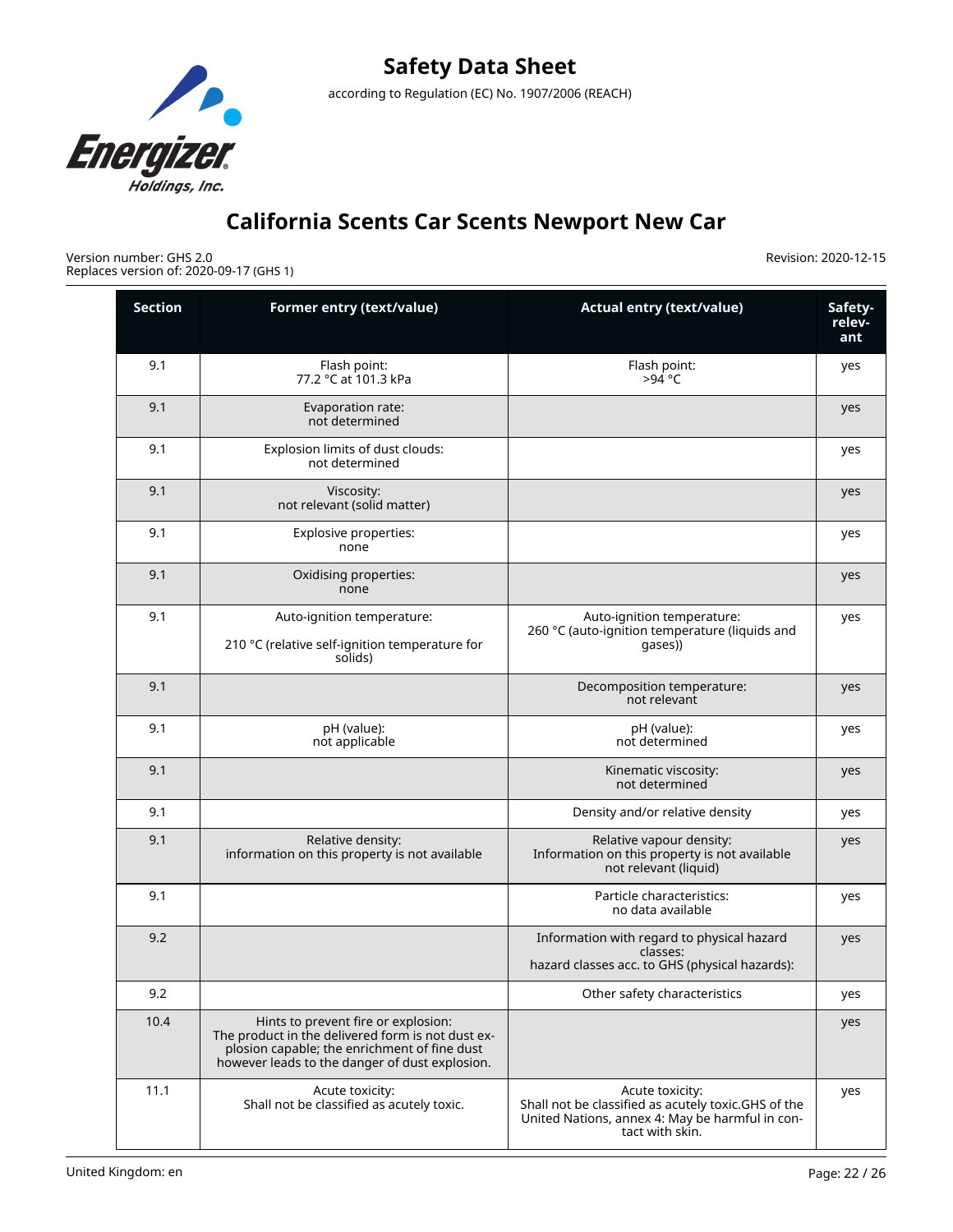

Version number: GHS 2.0 Replaces version of: 2020-09-17 (GHS 1) Revision: 2020-12-15

| <b>Section</b> | Former entry (text/value)                                                                                            | <b>Actual entry (text/value)</b>                                                                                               | Safety-<br>relev-<br>ant |
|----------------|----------------------------------------------------------------------------------------------------------------------|--------------------------------------------------------------------------------------------------------------------------------|--------------------------|
| 11.2           |                                                                                                                      | Information on other hazards:<br>There is no additional information.                                                           | yes                      |
| 12.1           |                                                                                                                      | Aquatic toxicity (chronic) of components of the<br>mixture:<br>change in the listing (table)                                   | yes                      |
| 12.2           |                                                                                                                      | Degradability of components of the mixture:<br>change in the listing (table)                                                   | yes                      |
| 12.3           |                                                                                                                      | Bioaccumulative potential of components of the<br>mixture:<br>change in the listing (table)                                    | ves                      |
| 12.7           | Other adverse effects                                                                                                | Other adverse effects:<br>Data are not available.                                                                              | yes                      |
| 14.2           | UN proper shipping name:<br>not relevant                                                                             | UN proper shipping name:<br>not assigned                                                                                       | yes                      |
| 14.4           | Packing group:<br>not assigned to a packing group                                                                    | Packing group:<br>not assigned                                                                                                 | yes                      |
| 14.7           | Transport of dangerous goods by road, rail and<br>inland waterway (ADR/RID/ADN):<br>Not subject to ADR, RID and ADN. | Transport of dangerous goods by road, rail and<br>inland waterway (ADR/RID/ADN) - Additional in-<br>formation:<br>not assigned | yes                      |
| 15.1           |                                                                                                                      | Dangerous substances with restrictions (REACH,<br>Annex XVII):<br>change in the listing (table)                                | yes                      |
| 15.1           |                                                                                                                      | Water Framework Directive (WFD):<br>none of the ingredients are listed                                                         | yes                      |

## **Abbreviations and acronyms**

| Abbr.           | <b>Descriptions of used abbreviations</b>                                                                                                                                                                                     |  |
|-----------------|-------------------------------------------------------------------------------------------------------------------------------------------------------------------------------------------------------------------------------|--|
| <b>ADN</b>      | Accord européen relatif au transport international des marchandises dangereuses par voies de navigation<br>intérieures (European Agreement concerning the International Carriage of Dangerous Goods by Inland Wa-<br>terways) |  |
| <b>ADR</b>      | Accord européen relatif au transport international des marchandises dangereuses par route (European<br>Agreement concerning the International Carriage of Dangerous Goods by Road)                                            |  |
| Aquatic Chronic | Hazardous to the aquatic environment - chronic hazard                                                                                                                                                                         |  |
| Asp. Tox.       | Aspiration hazard                                                                                                                                                                                                             |  |
| <b>BCF</b>      | <b>Bioconcentration factor</b>                                                                                                                                                                                                |  |
| <b>BOD</b>      | Biochemical Oxygen Demand                                                                                                                                                                                                     |  |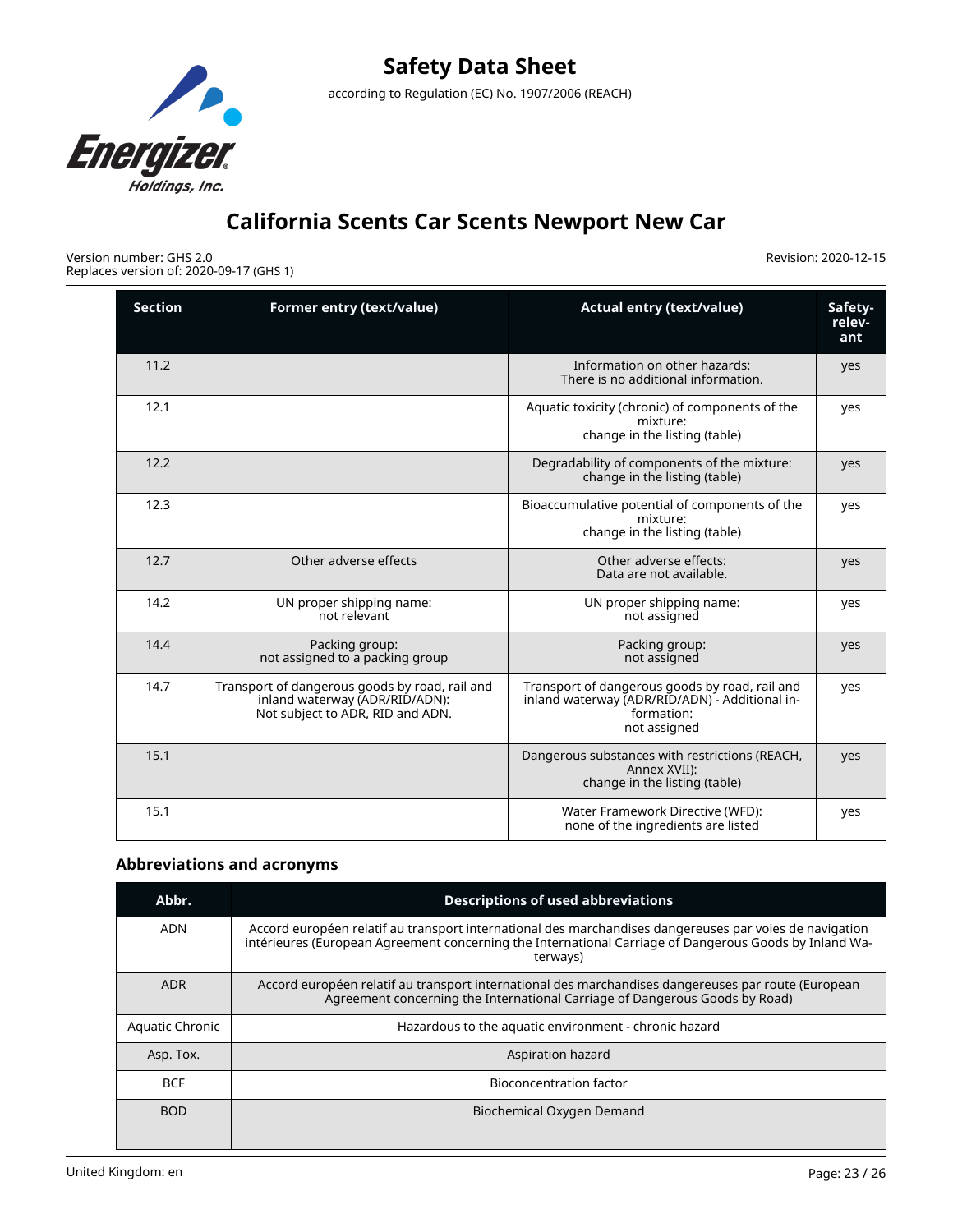

Version number: GHS 2.0 Replaces version of: 2020-09-17 (GHS 1)

| Abbr.           | <b>Descriptions of used abbreviations</b>                                                                                                                                           |
|-----------------|-------------------------------------------------------------------------------------------------------------------------------------------------------------------------------------|
| CAS             | Chemical Abstracts Service (service that maintains the most comprehensive list of chemical substances)                                                                              |
| Ceiling-C       | Ceiling value                                                                                                                                                                       |
| <b>CLP</b>      | Regulation (EC) No 1272/2008 on classification, labelling and packaging of substances and mixtures                                                                                  |
| COD             | Chemical oxygen demand                                                                                                                                                              |
| <b>DGR</b>      | Dangerous Goods Regulations (see IATA/DGR)                                                                                                                                          |
| <b>DNEL</b>     | Derived No-Effect Level                                                                                                                                                             |
| <b>DOT</b>      | Department of Transportation (USA)                                                                                                                                                  |
| <b>EC50</b>     | Effective Concentration 50 %. The EC50 corresponds to the concentration of a tested substance causing 50 %<br>changes in response (e.g. on growth) during a specified time interval |
| EH40/2005       | EH40/2005 Workplace exposure limits (http://www.nationalarchives.gov.uk/doc/open-government-licence/)                                                                               |
| <b>EINECS</b>   | European Inventory of Existing Commercial Chemical Substances                                                                                                                       |
| <b>ELINCS</b>   | European List of Notified Chemical Substances                                                                                                                                       |
| Eye Dam.        | Seriously damaging to the eye                                                                                                                                                       |
| Eye Irrit.      | Irritant to the eye                                                                                                                                                                 |
| Flam. Liq.      | Flammable liquid                                                                                                                                                                    |
| <b>GHS</b>      | "Globally Harmonized System of Classification and Labelling of Chemicals" developed by the United Nations                                                                           |
| <b>IATA</b>     | <b>International Air Transport Association</b>                                                                                                                                      |
| <b>IATA/DGR</b> | Dangerous Goods Regulations (DGR) for the air transport (IATA)                                                                                                                      |
| <b>ICAO</b>     | International Civil Aviation Organization                                                                                                                                           |
| <b>IMDG</b>     | International Maritime Dangerous Goods Code                                                                                                                                         |
| <b>LC50</b>     | Lethal Concentration 50%: the LC50 corresponds to the concentration of a tested substance causing 50 %<br>lethality during a specified time interval                                |
| <b>LOEC</b>     | Lowest Observed Effect Concentration                                                                                                                                                |
| log KOW         | n-Octanol/water                                                                                                                                                                     |
| <b>NLP</b>      | No-Longer Polymer                                                                                                                                                                   |
| <b>NOEC</b>     | No Observed Effect Concentration                                                                                                                                                    |
| PBT             | Persistent, Bioaccumulative and Toxic                                                                                                                                               |
| <b>PNEC</b>     | <b>Predicted No-Effect Concentration</b>                                                                                                                                            |
| ppm             | Parts per million                                                                                                                                                                   |
| <b>REACH</b>    | Registration, Evaluation, Authorisation and Restriction of Chemicals                                                                                                                |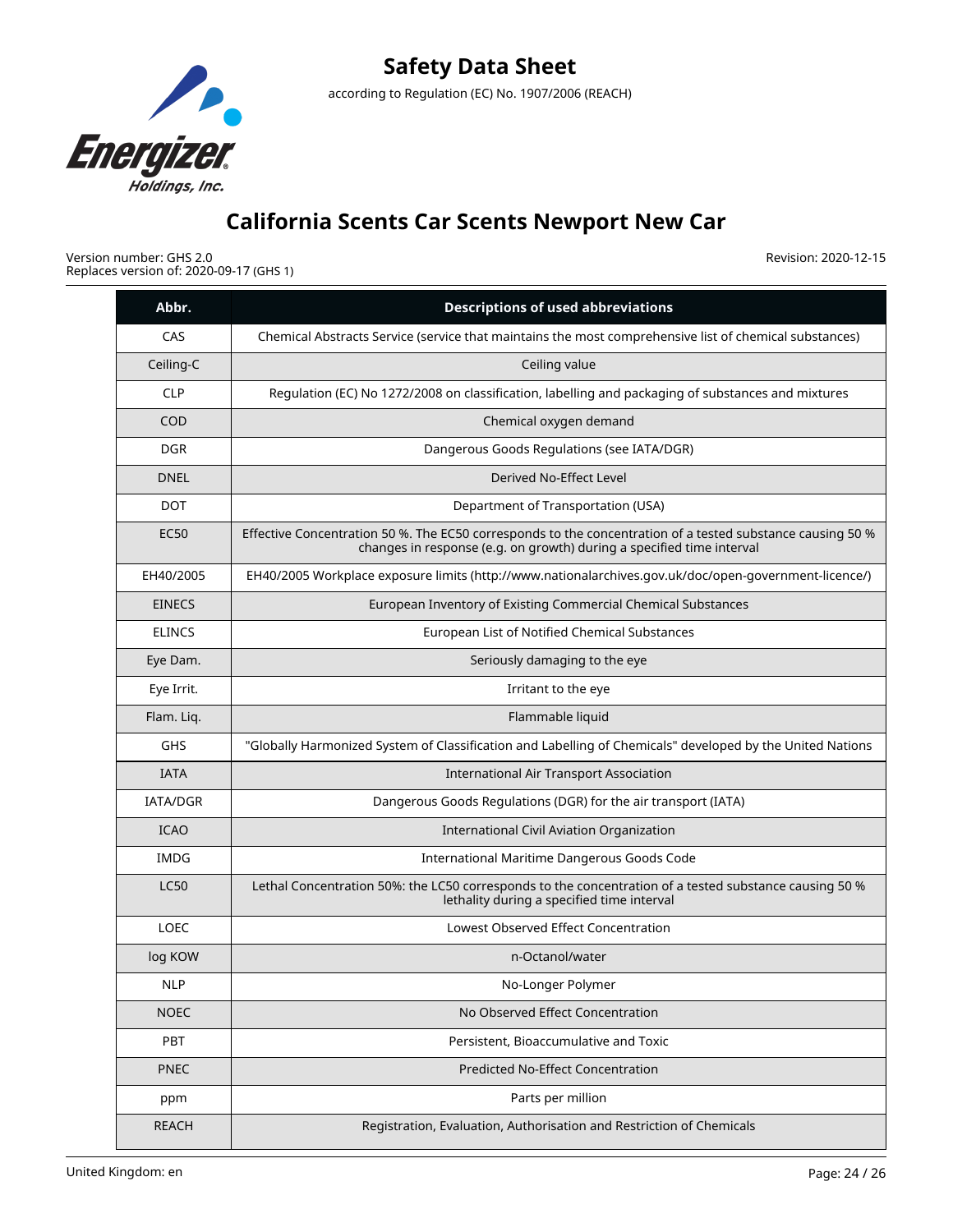

Version number: GHS 2.0 Replaces version of: 2020-09-17 (GHS 1)

Revision: 2020-12-15

| Abbr.       | <b>Descriptions of used abbreviations</b>                                                                                                                                  |
|-------------|----------------------------------------------------------------------------------------------------------------------------------------------------------------------------|
| <b>RID</b>  | Règlement concernant le transport International ferroviaire des marchandises Dangereuses (Regulations<br>concerning the International carriage of Dangerous goods by Rail) |
| Skin Corr.  | Corrosive to skin                                                                                                                                                          |
| Skin Irrit. | Irritant to skin                                                                                                                                                           |
| Skin Sens.  | Skin sensitisation                                                                                                                                                         |
| <b>STEL</b> | Short-term exposure limit                                                                                                                                                  |
| <b>SVHC</b> | Substance of Very High Concern                                                                                                                                             |
| <b>TWA</b>  | Time-weighted average                                                                                                                                                      |
| vPvB        | Very Persistent and very Bioaccumulative                                                                                                                                   |
| WEL         | Workplace exposure limit                                                                                                                                                   |

### **Key literature references and sources for data**

Regulation (EC) No 1272/2008 on classification, labelling and packaging of substances and mixtures. Regulation (EC) No. 1907/2006 (REACH), amended by 2015/830/EU.

Transport of dangerous goods by road, rail and inland waterway (ADR/RID/ADN). International Maritime Dangerous Goods Code (IMDG). Dangerous Goods Regulations (DGR) for the air transport (IATA).

### **Classification procedure**

Physical and chemical properties: The classification is based on tested mixture. Health hazards, Environmental hazards: The method for classification of the mixture is based on ingredients of the mixture (additivity formula).

### **List of relevant phrases (code and full text as stated in chapter 2 and 3)**

| Code             | Text                                                  |
|------------------|-------------------------------------------------------|
| H <sub>226</sub> | Flammable liquid and vapour.                          |
| H304             | May be fatal if swallowed and enters airways.         |
| H315             | Causes skin irritation.                               |
| H317             | May cause an allergic skin reaction.                  |
| H319             | Causes serious eye irritation.                        |
| H410             | Very toxic to aquatic life with long lasting effects. |
| H411             | Toxic to aquatic life with long lasting effects.      |
| H412             | Harmful to aquatic life with long lasting effects.    |